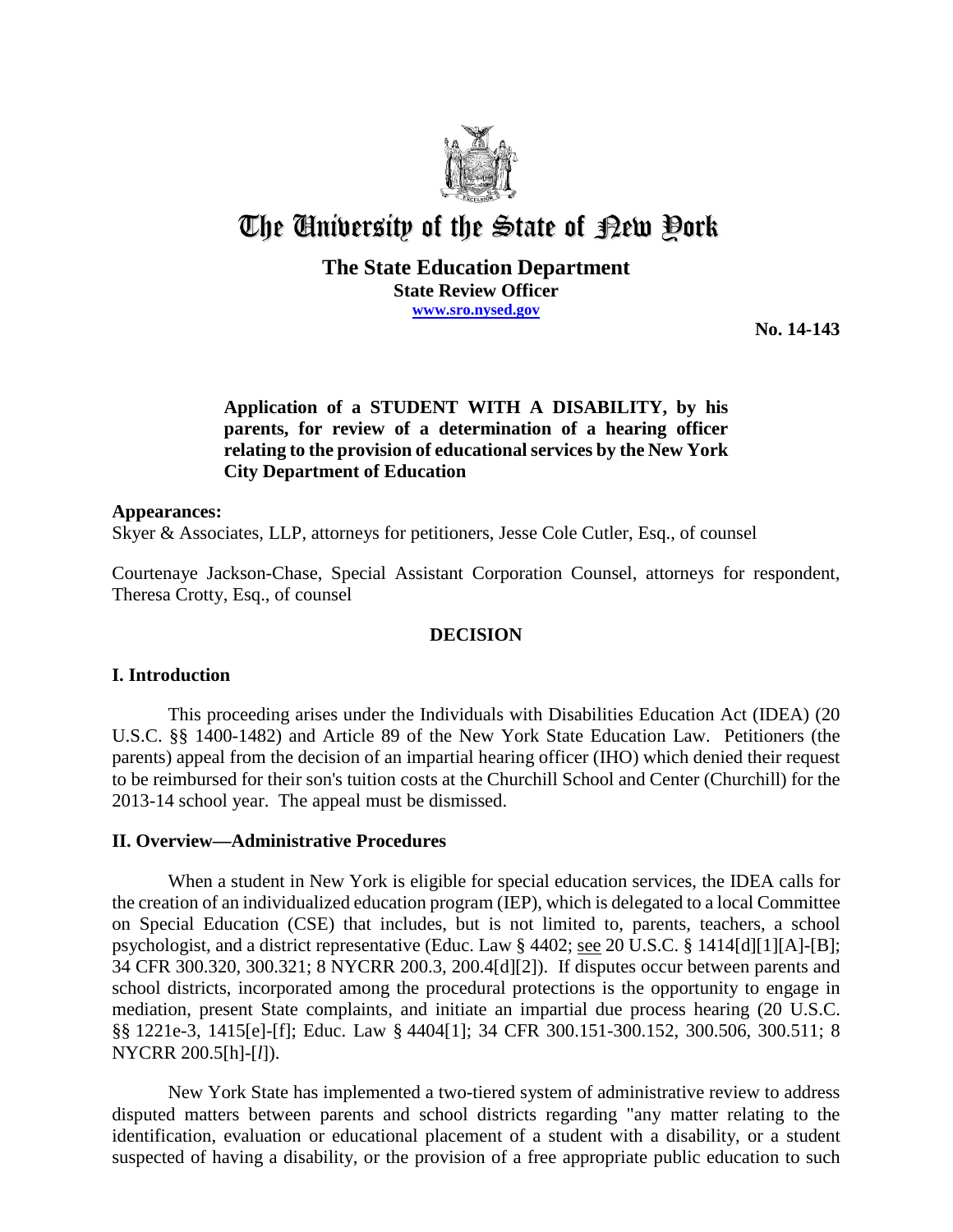student" (8 NYCRR 200.5[i][1]; see 20 U.S.C. § 1415[b][6]-[7]; 34 CFR 300.503[a][1]-[2], 300.507[a][1]). First, after an opportunity to engage in a resolution process, the parties appear at an impartial hearing conducted at the local level before an IHO (Educ. Law § 4404[1][a]; 8 NYCRR 200.5[j]). An IHO typically conducts a trial-type hearing regarding the matters in dispute in which the parties have the right to be accompanied and advised by counsel and certain other individuals with special knowledge or training; present evidence and confront, cross-examine, and compel the attendance of witnesses; prohibit the introduction of any evidence at the hearing that has not been disclosed five business days before the hearing; and obtain a verbatim record of the proceeding (20 U.S.C. § 1415[f][2][A], [h][1]-[3]; 34 CFR 300.512[a][1]-[4]; 8 NYCRR 200.5[j][3][v], [vii], [xii]). The IHO must render and transmit a final written decision in the matter to the parties not later than 45 days after the expiration period or adjusted period for the resolution process (34 CFR 300.510[b][2], [c], 300.515[a]; 8 NYCRR 200.5[j][5]). A party may seek a specific extension of time of the 45-day timeline, which the IHO may grant in accordance with State and federal regulations (34 CFR 300.515[c]; 8 NYCRR 200.5[j][5]). The decision of the IHO is binding upon both parties unless appealed (Educ. Law § 4404[1]).

A party aggrieved by the decision of an IHO may subsequently appeal to a State Review Officer (SRO) (Educ. Law § 4404[2]; see 20 U.S.C. § 1415[g][1]; 34 CFR 300.514[b][1]; 8 NYCRR 200.5[k]). The appealing party or parties must identify the findings, conclusions, and orders of the IHO with which they disagree and indicate the relief that they would like the SRO to grant (8 NYCRR 279.4). The opposing party is entitled to respond to an appeal or cross-appeal in an answer (8 NYCRR 279.5). The SRO conducts an impartial review of the IHO's findings, conclusions, and decision and is required to examine the entire hearing record; ensure that the procedures at the hearing were consistent with the requirements of due process; seek additional evidence if necessary; and render an independent decision based upon the hearing record (34 CFR 300.514[b][2]; 8 NYCRR 279.12[a]). The SRO must ensure that a final decision is reached in the review and that a copy of the decision is mailed to each of the parties not later than 30 days after the receipt of a request for a review, except that a party may seek a specific extension of time of the 30-day timeline, which the SRO may grant in accordance with State and federal regulations (34 CFR 300.515[b], [c]; 8 NYCRR 200.5[k][2]).

#### **III. Facts and Procedural History**

 $\overline{a}$ 

The hearing record indicates the student is socially engaging, even-tempered, kind-hearted, bright, and has a sunny disposition (Dist. Exs. 5 at p. 24; 6 at p. 10). Private neuropsychological testing conducted in January 2013 and updated testing conducted in May 2013 revealed that the student demonstrated superior visual analytic and conceptual reasoning abilities, in contrast to significant language-based difficulties, consistent with the criteria for diagnoses of a mixed receptive and expressive language processing disorder, a reading disorder, a math disorder, a disorder of written expression, and a memory disorder (Dist. Exs. 5 at pp. 11, 24; 6 at p. 10). The testing indicated the student struggled to cope with the academic and linguistic demands of the school day, and he was aware of and upset by his difficulties in school with attention, language, and learning (Dist. Ex. 5 at p.  $23$ ).<sup>1</sup> Additionally, while the student tended not to self-advocate in

<sup>&</sup>lt;sup>1</sup> The hearing record indicates the need for caution in diagnosing the student as having an attention deficit hyperactivity disorder (ADHD) because the student's difficulties with language-based learning, executive function (planning and organization), sensory modulation, and reactive anxiety were "at the least exacerbating his difficulties maintaining concentration and undermining his resolve when approaching challenging tasks" (Dist. Exs. 5 at pp. 18, 24; 6 at pp. 7-9).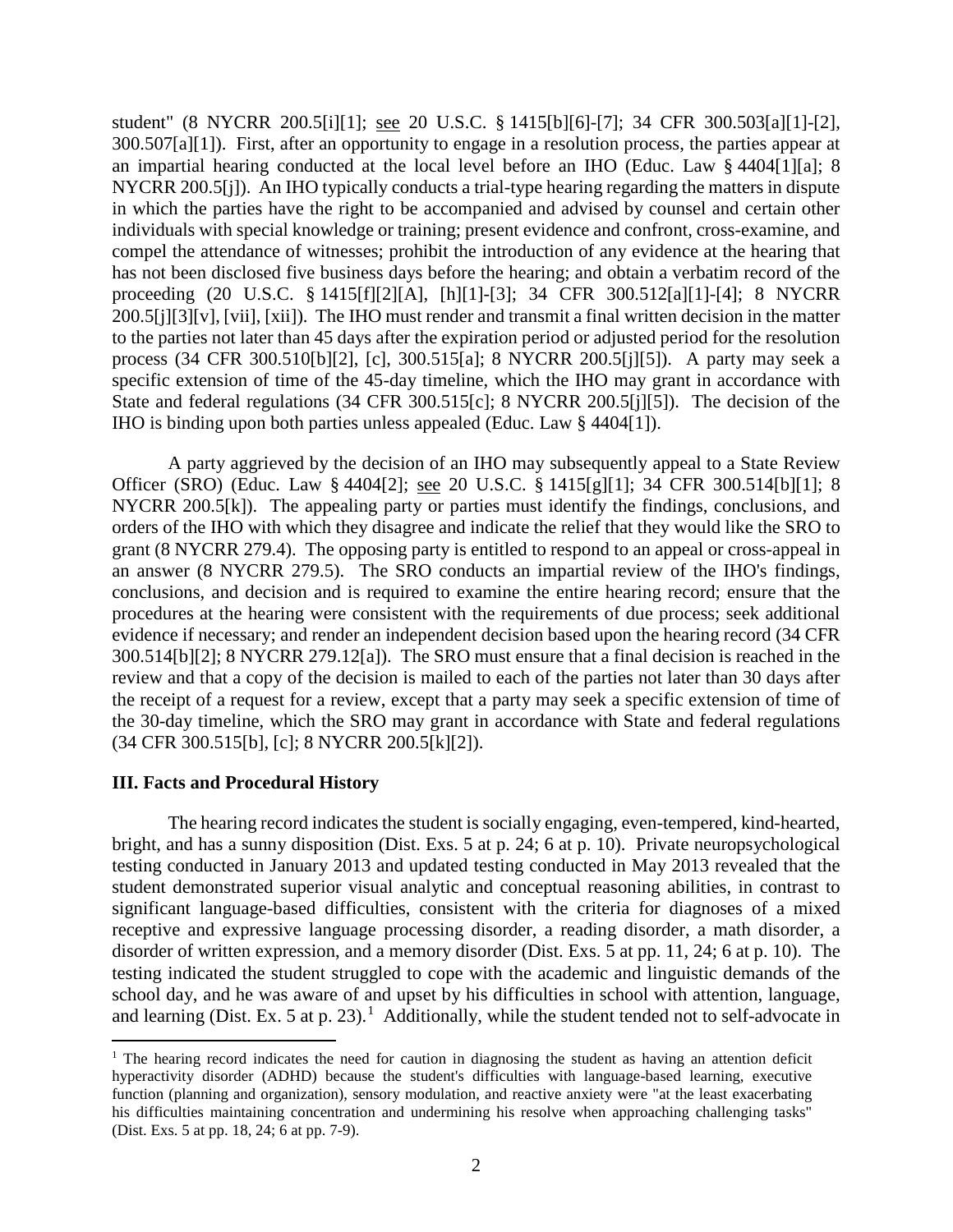the classroom, he verbally expressed his anxiety and self-doubt about his classroom performance at home (id.).

The student's educational history indicates that the student attended a Montessori preschool program where he initially received speech-language therapy through the Early Intervention Program and later received speech-language therapy, occupational therapy (OT), physical therapy (PT), and special education itinerant teacher services through the Committee on Preschool Special Education (CPSE) (Tr. pp. 350-51).

In preparation for the student entering kindergarten, a district school psychologist evaluated the student, observed him in his preschool classroom, and met with the student individually (Tr. pp. 421-22). The CSE met in September 2012, determined the student was eligible for special education programs and related services as a student with an other healthimpairment, and developed an IEP for the 2012-13 school year (Parent Ex. J). The September 2012 CSE recommended placement in a general education classroom with integrated co-teaching (ICT) services for English language arts (ELA) and mathematics (Parent Ex. J at pp. 5, 8).<sup>2</sup> The CSE also recommended related services of two 30-minute sessions of speech-language therapy per week in a group of three, one 30-minute session of PT per week in a group of two, two 30 minute sessions of OT per week in a group of two, and a full time 1:1 crisis management paraprofessional (id.).

The parents obtained a private neuropsychological evaluation in January 2013 (Dist. Ex. 5). In February 2013, the parents visited Churchill and applied for admission for the student (Tr. pp. 435-36). The parents signed an enrollment contract with Churchill in March 2013 and made three payments towards the student's tuition between March 7, 2013 and May 21, 2013 (Parent Exs. P; Q; see Tr. pp. 438-40). In a letter to the CSE chairperson dated April 24, 2013, the parents informed the district that they were concerned the student was not making progress in his current educational program and believed it was not addressing his special education needs (Parent Ex. B at p. 1).<sup>3</sup> The parents requested a "CSE [r]eview meeting  $\dots$  to determine an appropriate, fulltime special education program for [the student]" (id.). They also submitted a copy of the January 2013 neuropsychological evaluation report for the CSE to consider (id. at p. 2). In May 2013, the neuropsychologist, who conducted the January 2013 neuropsychological evaluation, conducted a neuropsychological evaluation update for the student (Dist. Ex. 6).

On May 23, 2013, the CSE convened to develop the student's IEP for the 2013-14 school year (Tr. p. 26; Dist. Ex. 1). Participants in the May 2013 CSE meeting included the student's special education teacher (who also acted as the district representative), the student's regular

<sup>2</sup> ICT services are defined in State regulations as "specially designed instruction and academic instruction provided to a group of students with disabilities and nondisabled students" (8 NYCRR 200.6[g]). School personnel assigned to a classroom providing ICT services "shall minimally include a special education teacher and a general education teacher" (8 NYCRR 200.6[g][2]). The State Education Department has issued a guidance document which further describes ICT services ("Continuum of Special Education Services for School-Age Students with Disabilities," VESID Mem. [Apr. 2008], at pp. 11-15, available at http://www.p12.nysed.gov/specialed/publications/policy/schoolagecontinuum.pdf).

<sup>&</sup>lt;sup>3</sup> Although the parents raised concerns about the student's "current educational program" and requested an "immediate CSE [r]eview meeting," the parents requested a review of the student's program for the upcoming 2013-14 school year and did not request a review of the student's program for the remainder of the 2012-13 school year (Parent Ex. B at p. 2).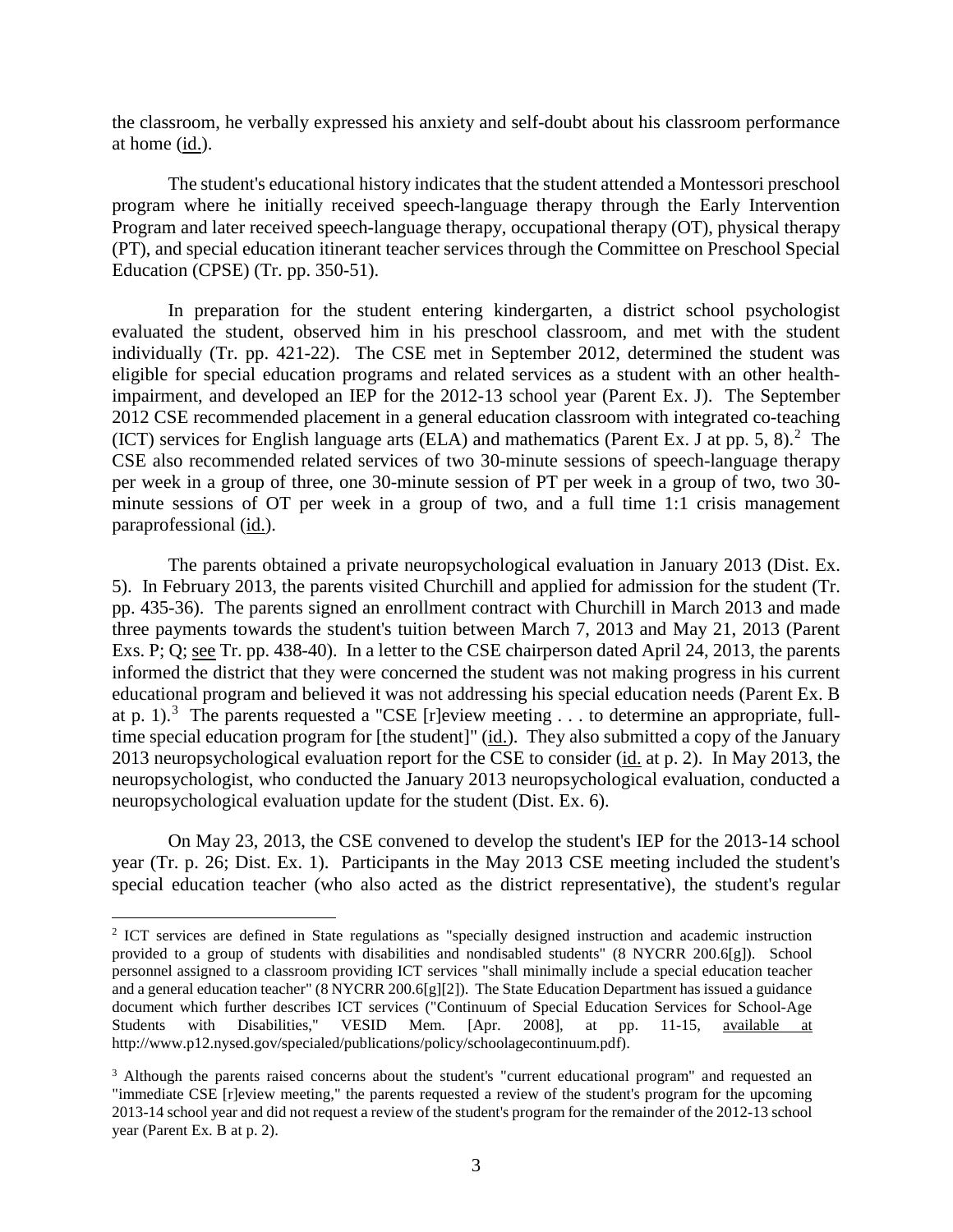education teacher, his occupational therapist, his physical therapist, his speech-language pathologist, a school psychologist, the principal of the student's school, a district "network liaison," the parents, and counsel for the parents (id. at p. 13). The May 2013 CSE found the student continued to be eligible for special education programs and services as a student with an other health-impairment and recommended placement in a general education class with ICT services for ELA and mathematics  $(id$ . at p. 7).<sup>4</sup> The CSE recommended related services of one 30-minute session of OT per week in a group of two, one 30-minute session of individual OT per week, one 30-minute session of speech-language therapy per week in a group of three, two 30-minute sessions of individual speech-language therapy per week, and the services of a full time 1:1 crisis management paraprofessional (*id.* at p. 8).<sup>5, 6</sup> In addition, the May 2013 CSE added five group sessions per week of Special Education Teacher Support Services (SETSS) in ELA to the student's IEP (id.). The May 2013 CSE agreed that the student's private neuropsychologist would conduct a classroom observation of the student (Tr. p. 244). However, the parents, counsel for the parents, and the district CSE members disagreed as to whether the May 2013 CSE finalized a recommendation or agreed to "table" the discussions and reconvene after completion of the neuropsychologist's observation (Tr. pp. 82-83, 323-24, 440-41).<sup>7</sup>

On June 20, 2013 the parents, the principal, the school psychologist, and the district network liaison met to discuss the private neuropsychologist's observation (Tr. pp. 82-84, 244-46, 271-72, 557-58). On the same day, the district issued a final notice of recommendation (FNR) that summarized the recommendations made by the May 2013 CSE and identified the particular public school to which the district assigned the student for the 2013-14 school year (Parent Ex. M). The FNR listed an address for the assigned school, as well as the name, address, and telephone number of an individual to contact from the CSE for information (Parent Ex. M).

In a letter to the CSE dated July 1, 2013, the parents rejected the program recommendations included in the June 2013 FNR and requested that the CSE reconvene (Parent Ex. G at p. 3). In response, the district sent an e-mail to counsel for the parents on August 2, 2013 notifying them that because the school staff was on vacation and unavailable to participate, the CSE would be reconvened in the last week of August 2013 or the first week of September 2013 (Parent Ex. L at

<sup>4</sup> The student's eligibility for special education programs and related services as a student with an other healthimpairment is not in dispute in this appeal (see  $34$  CFR 300.8[c][9]; 8 NYCRR 200.1[zz][10]).

<sup>5</sup> The May 2013 IEP indicates that the student "graduated" from PT at the end of the 2012-13 school year (Dist. 1 at p. 3).

<sup>6</sup> Although the September 2012 IEP and the May 2013 IEP both indicate that the CSE's recommendation for a crisis management paraprofessional was a group service, the district school psychologist explained that it was an error and the student received the services of a full time 1:1 paraprofessional while in the district (Tr. pp. 172- 73). The school psychologist also testified that the parents understood that the student received the services of a 1:1 paraprofessional and would have continued to receive the services of a 1:1 paraprofessional during the 2013- 14 school year (Tr. pp. 173-74).

<sup>&</sup>lt;sup>7</sup> On June 11, 2013, the neuropsychologist conducted a classroom observation of the student (Dist. Ex. 7).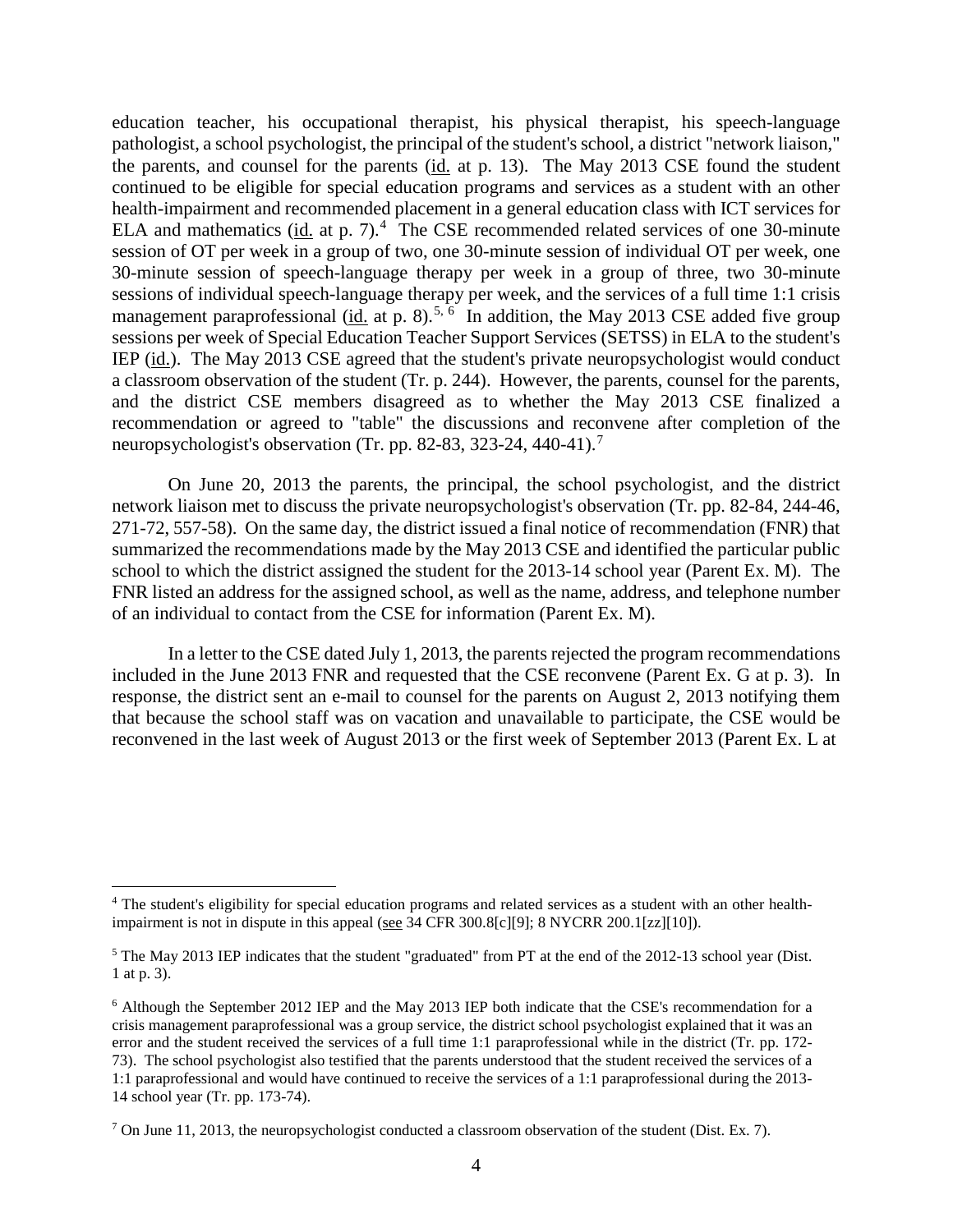p. 1). For the 2013-14 school year the parents placed the student at Churchill (Tr. p. 447; Parent Exs. P; Q). $^{8}$ 

#### **A. Due Process Complaint Notice**

In a due process complaint notice, dated September 11, 2013, the parents alleged that the district failed to offer the student a free appropriate public education (FAPE) for the 2013-14 school year (see Dist. Ex. 8). The parents asserted that the May and June 2013 CSEs predetermined the program recommendation and denied the parents an opportunity to participate in the development of the IEP, that the June 2013 CSE was not duly constituted, that the annual goals included in the IEP were generic and lacked methods of measurement, that an ICT program was not appropriate to meet the student's needs, that continuation of a general education class with ICT services was not appropriate considering the student's lack of progress in a similar program during the 2012-13 school year, and that the IEP did not include meaningful management needs (id. at pp. 4-8). As relief the parents requested reimbursement for their unilateral placement of the student at Churchill for the 2013-14 school year (id. at p. 9).

#### **B. Impartial Hearing Officer Decision**

An impartial hearing convened on April 8, 2014 and concluded on June 17, 2014 after three days of proceedings (Tr. pp. 1-569). In a decision dated August 12, 2014, the IHO determined that the district offered the student a FAPE for the 2013-14 school year (IHO Decision at pp. 10-14). Initially, the IHO found that the May 2013 CSE was validly composed, that the May 2013 CSE finalized an IEP for the 2013-14 school year, and that the June 2013 meeting was not a CSE meeting but a meeting to determine if the parents had any new information that would require the CSE to reconvene (id. at pp. 6-7). The IHO found that ICT services were appropriate for the student (id. at pp. 10-13). The IHO determined that the May 2013 CSE appropriately relied on reports from the student's teachers and considered information provided by the private neuropsychologist (id. at pp. 11-12). The IHO found that the May 2013 IEP incorporated some of the recommendations made by the private neuropsychologist in her January and May 2013 reports, particularly the addition of SETSS and an increase in individual speech-language therapy services (id. at pp. 12-13). In addition, the IHO determined that the student had made progress in a general education class with ICT services during the 2012-13 school year, and that such progress was an indication that the continuing recommendation of placement in a general education class with ICT services for the 2013-14 school year was reasonable (id. at pp. 10-11). Finally, the IHO determined that in the event the district had committed any of the procedural violations alleged by the parents, none of those alleged violations would have risen to the level of a denial of FAPE (id. at pp. 13- 14).

## **IV. Appeal for State-Level Review**

The parents appeal from the IHO's August 12, 2014 Decision. The crux of the parents' complaint regarding the substance of the May 2013 IEP is that the student did not make progress in a district ICT classroom during the 2012-13 school year and the district's continuing placement of the student in an ICT classroom, even with the addition of SETSS and an increase in speech-

 $\overline{a}$ <sup>8</sup> Churchill is a nonpublic school that has been approved by the Commissioner of Education as a school with which districts may contract for the instruction of students with disabilities (Tr. p. 296; see 8 NYCRR 200.1[d], 200.7).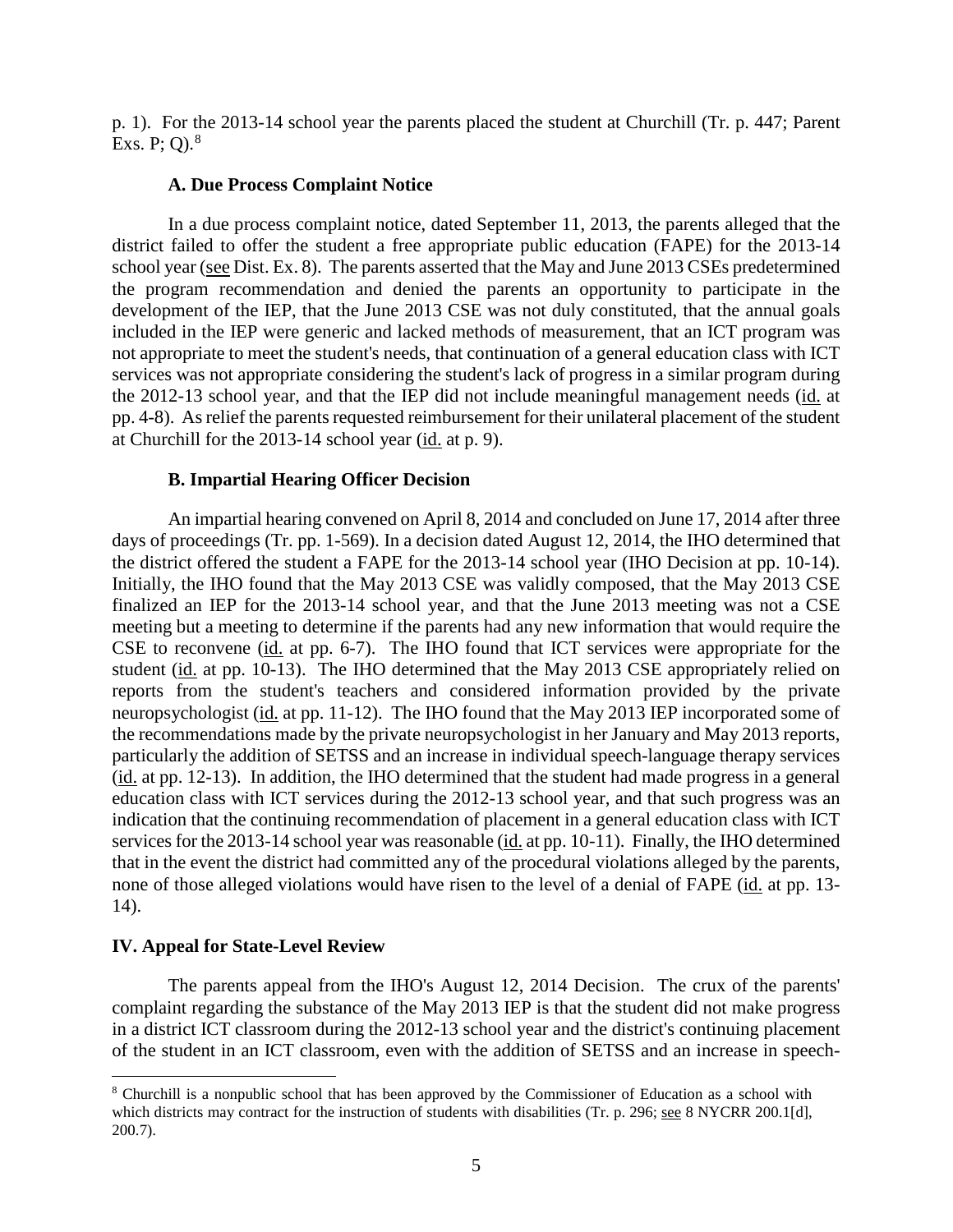language therapy, was not reasonably calculated to enable the student to receive an educational benefit. The parents also continue to raise a number of procedural issues related to the development of the IEP, most significant of which are the parents' allegations that the district predetermined the program recommendation and denied the parents an opportunity to participate in the development of the IEP.<sup>9</sup> The district answers, generally denying the allegations contained in the petition and asserting that the IHO was correct in finding that the May 2013 IEP was appropriate and the district offered the student a FAPE.

#### **V. Applicable Standards**

Two purposes of the IDEA (20 U.S.C. §§ 1400-1482) are (1) to ensure that students with disabilities have available to them a FAPE that emphasizes special education and related services designed to meet their unique needs and prepare them for further education, employment, and independent living; and (2) to ensure that the rights of students with disabilities and parents of such students are protected (20 U.S.C. § 1400[d][1][A]-[B]; see generally Forest Grove Sch. Dist. v. T.A., 557 U.S. 230, 239 [2009]; Bd. of Educ. v. Rowley, 458 U.S. 176, 206-07 [1982]).

A FAPE is offered to a student when (a) the board of education complies with the procedural requirements set forth in the IDEA, and (b) the IEP developed by its CSE through the IDEA's procedures is reasonably calculated to enable the student to receive educational benefits (Rowley, 458 U.S. at 206-07; R.E. v. New York City Dep't of Educ., 694 F.3d 167, 189-90 [2d Cir. 2012]; M.H. v. New York City Dep't of Educ., 685 F.3d 217, 245 [2d Cir. 2012]; Cerra v. Pawling Cent. Sch. Dist., 427 F.3d 186, 192 [2d Cir. 2005]). "'[A]dequate compliance with the procedures prescribed would in most cases assure much if not all of what Congress wished in the way of substantive content in an IEP'" (Walczak v. Florida Union Free Sch. Dist., 142 F.3d 119, 129 [2d Cir. 1998], quoting Rowley, 458 U.S. at 206; see T.P. v. Mamaroneck Union Free Sch. Dist., 554 F.3d 247, 253 [2d Cir. 2009]). While the Second Circuit has emphasized that school districts must comply with the checklist of procedures for developing a student's IEP and indicated that "[m]ultiple procedural violations may cumulatively result in the denial of a FAPE even if the violations considered individually do not" (R.E., 694 F.3d at 190-91), the Court has also explained that not all procedural errors render an IEP legally inadequate under the IDEA (M.H., 685 F.3d at 245; A.C. v. Bd. of Educ., 553 F.3d 165, 172 [2d Cir. 2009]; Grim v. Rhinebeck Cent. Sch. Dist., 346 F.3d 377, 381 [2d Cir. 2003]; Perricelli v. Carmel Cent. Sch. Dist., 2007 WL 465211, at \*10 [S.D.N.Y. Feb. 9, 2007]). Under the IDEA, if procedural violations are alleged, an administrative officer may find that a student did not receive a FAPE only if the procedural inadequacies (a) impeded the student's right to a FAPE, (b) significantly impeded the parents' opportunity to participate in the decision-making process regarding the provision of a FAPE to the student, or (c) caused a deprivation of educational benefits (20 U.S.C. § 1415[f][3][E][ii]; 34 CFR 300.513[a][2]; 8 NYCRR 200.5[j][4][ii]; Winkelman v. Parma City Sch. Dist., 550 U.S. 516, 525-26 [2007]; R.E., 694 F.3d at 190; M.H., 685 F.3d at 245; A.H. v. Dep't of Educ., 394 Fed. App'x 718, 720, 2010 WL 3242234 [2d Cir. Aug. 16, 2010]; E.H. v. Bd. of Educ., 2008 WL 3930028, at \*7 [N.D.N.Y.

<sup>&</sup>lt;sup>9</sup> The parents do not raise any specific arguments on appeal regarding the annual goals included in the May 2013 IEP; however a brief review of the same indicates that the goals were aligned to the student's areas of academic (task completion/behavior, reading, writing), social/emotional (following directions, listening and communication), and physical development (handwriting, visual scanning and tracking, fine motor, following directions in the presence of auditory distractors/fading verbal cues) needs (Dist. Ex. 1 at pp. 1-7). In addition, the annual goals were sufficiently specific and measurable, and they included the frequency of and the manner in which progress would be measured (see  $id$ . at pp. 4-7).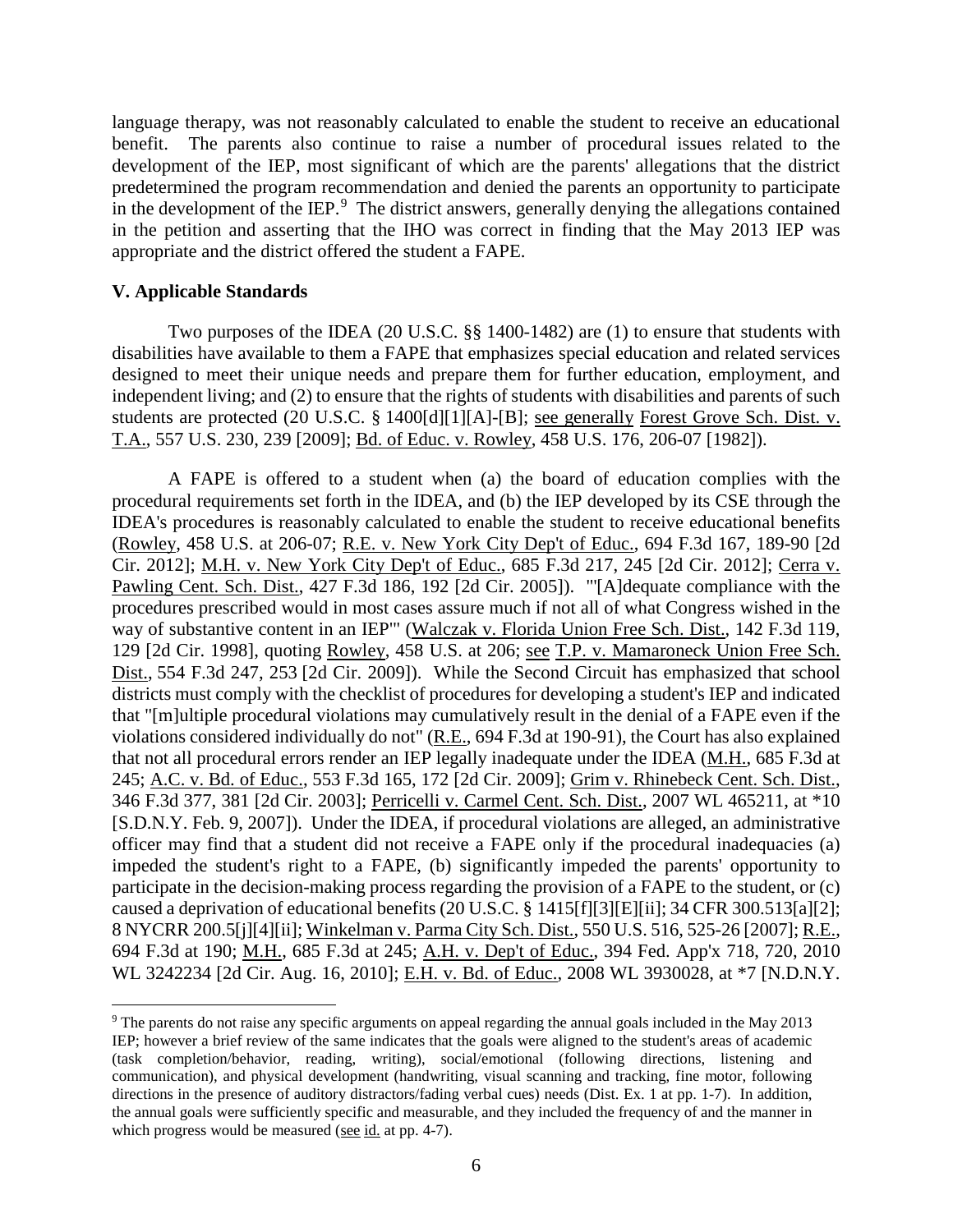Aug. 21, 2008], aff'd, 361 Fed. App'x 156, 2009 WL 3326627 [2d Cir. Oct. 16, 2009]; Matrejek v. Brewster Cent. Sch. Dist., 471 F. Supp. 2d 415, 419 [S.D.N.Y. 2007], aff'd, 293 Fed. App'x 20, 2008 WL 3852180 [2d Cir. Aug. 19, 2008]).

The IDEA directs that, in general, an IHO's decision must be made on substantive grounds based on a determination of whether the student received a FAPE (20 U.S.C. § 1415[f][3][E][i]). A school district offers a FAPE "by providing personalized instruction with sufficient support services to permit the child to benefit educationally from that instruction" (Rowley, 458 U.S. at 203). However, the "IDEA does not itself articulate any specific level of educational benefits that must be provided through an IEP" (Walczak, 142 F.3d at 130; see Rowley, 458 U.S. at 189). The statute ensures an "appropriate" education, "not one that provides everything that might be thought desirable by loving parents" (Walczak, 142 F.3d at 132, quoting Tucker v. Bay Shore Union Free Sch. Dist., 873 F.2d 563, 567 [2d Cir. 1989] [citations omitted]; see Grim, 346 F.3d at 379). Additionally, school districts are not required to "maximize" the potential of students with disabilities (Rowley, 458 U.S. at 189, 199; Grim, 346 F.3d at 379; Walczak, 142 F.3d at 132). Nonetheless, a school district must provide "an IEP that is 'likely to produce progress, not regression,' and . . . affords the student with an opportunity greater than mere 'trivial advancement'" (Cerra, 427 F.3d at 195, quoting Walczak, 142 F.3d at 130 [citations omitted]; see T.P., 554 F.3d at 254; P. v. Newington Bd. of Educ., 546 F.3d 111, 118-19 [2d Cir. 2008]; Perricelli, 2007 WL 465211, at \*15). The IEP must be "reasonably calculated to provide some 'meaningful' benefit" (Mrs. B. v. Milford Bd. of Educ., 103 F.3d 1114, 1120 [2d Cir. 1997]; see Rowley, 458 U.S. at 192). The student's recommended program must also be provided in the least restrictive environment (LRE) (20 U.S.C. § 1412[a][5][A]; 34 CFR 300.114[a][2][i], 300.116[a][2]; 8 NYCRR 200.1[cc], 200.6[a][1]; see Newington, 546 F.3d at 114; Gagliardo v. Arlington Cent. Sch. Dist., 489 F.3d 105, 108 [2d Cir. 2007]; Walczak, 142 F.3d at 132; G.B. v. Tuxedo Union Free Sch. Dist., 751 F. Supp. 2d 552, 573-80 [S.D.N.Y. 2010], aff'd, 486 Fed. App'x 954, 2012 WL 4946429 [2d Cir. Oct. 18, 2012]; E.G. v. City Sch. Dist. of New Rochelle, 606 F. Supp. 2d 384, 388 [S.D.N.Y. 2009]; Patskin v. Bd. of Educ., 583 F. Supp. 2d 422, 428 [W.D.N.Y. 2008]).

An appropriate educational program begins with an IEP that includes a statement of the student's present levels of academic achievement and functional performance (see 34 CFR 300.320[a][1]; 8 NYCRR 200.4[d][2][i]; Tarlowe v. New York City Bd. of Educ., 2008 WL 2736027, at \*6 [S.D.N.Y. July 3, 2008] [noting that a CSE must consider, among other things, the "results of the initial evaluation or most recent evaluation" of the student, as well as the "'academic, developmental, and functional needs'" of the student]), establishes annual goals designed to meet the student's needs resulting from the student's disability and enable him or her to make progress in the general education curriculum (see 34 CFR 300.320[a][2][i], [2][i][A]; 8 NYCRR 200.4[d][2][iii]), and provides for the use of appropriate special education services (see 34 CFR 300.320[a][4]; 8 NYCRR 200.4[d][2][v]).

A board of education may be required to reimburse parents for their expenditures for private educational services obtained for a student by his or her parents, if the services offered by the board of education were inadequate or inappropriate, the services selected by the parents were appropriate, and equitable considerations support the parents' claim (Florence County Sch. Dist. Four v. Carter, 510 U.S. 7 [1993]; Sch. Comm. of Burlington v. Dep't of Educ., 471 U.S. 359, 369- 70 [1985]; R.E., 694 F.3d at 184-85; T.P., 554 F.3d at 252). In Burlington, the Court found that Congress intended retroactive reimbursement to parents by school officials as an available remedy in a proper case under the IDEA (471 U.S. at 370-71; see Gagliardo, 489 F.3d at 111; Cerra, 427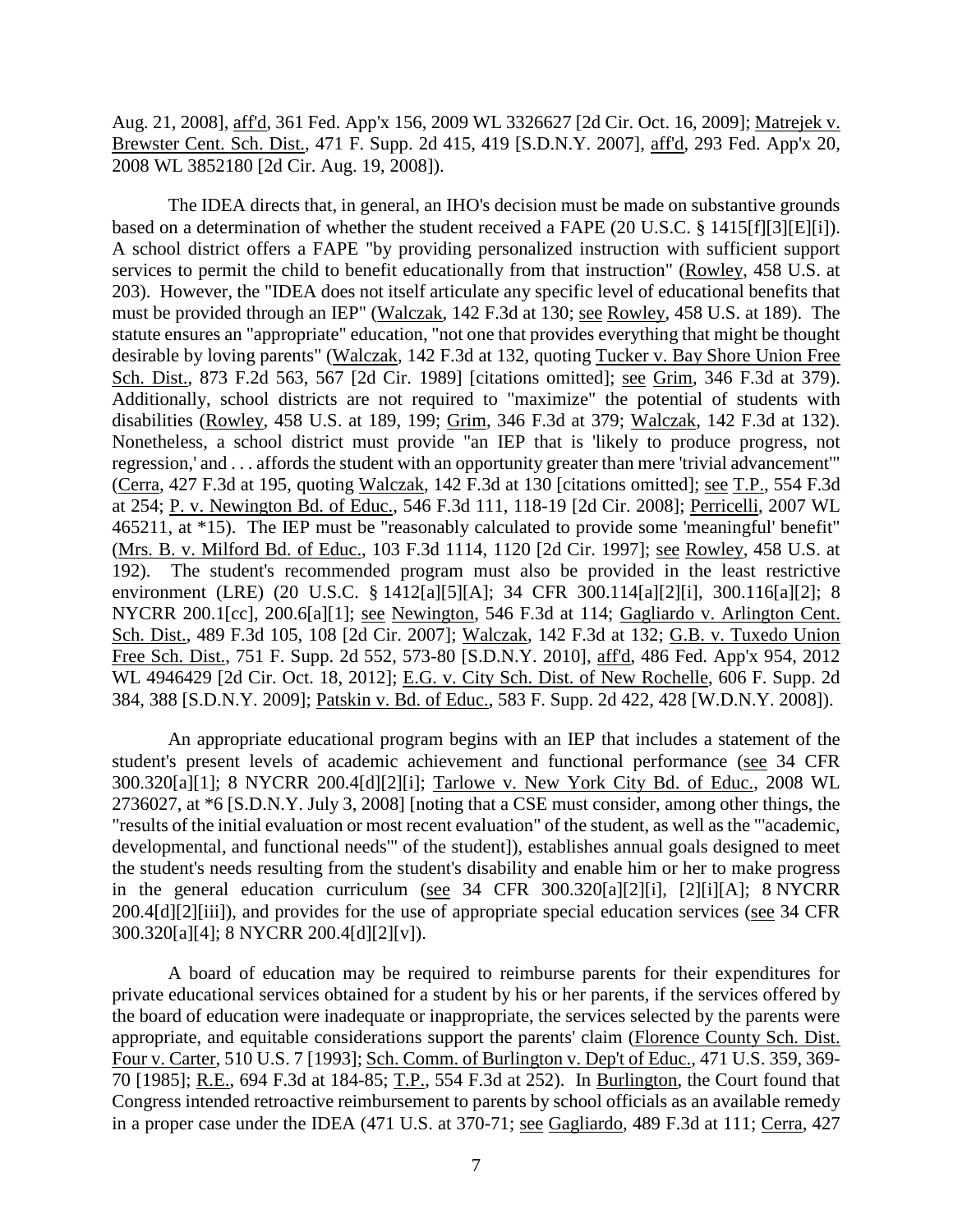F.3d at 192). "Reimbursement merely requires [a district] to belatedly pay expenses that it should have paid all along and would have borne in the first instance" had it offered the student a FAPE (Burlington, 471 U.S. at 370-71; see 20 U.S.C. § 1412[a][10][C][ii]; 34 CFR 300.148).

The burden of proof is on the school district during an impartial hearing, except that a parent seeking tuition reimbursement for a unilateral placement has the burden of proof regarding the appropriateness of such placement (Educ. Law § 4404[1][c]; see R.E., 694 F.3d at 184-85; M.P.G. v. New York City Dep't of Educ., 2010 WL 3398256, at \*7 [S.D.N.Y. Aug. 27, 2010]).

#### **VI. Discussion**

 $\overline{a}$ 

#### **A. May 2013 CSE Process**

As an initial matter, the parents challenge the IHO's determination that the May 2013 CSE finalized an IEP for the student for the 2013-14 school year. The parents assert that the May 2013 CSE meeting was "tabled" for the private neuropsychologist to observe the student in his classroom and that the district did not consider the report from the private neuropsychologist's classroom observation because all of the required members of the CSE were not present for the June 2013 meeting. However, upon review, the IHO's determinations that the May 2013 CSE finalized an IEP for the 2013-14 school year and that the June 2013 meeting was not a CSE meeting are supported by the hearing record.

The IHO considered the relevant testimony, weighing the testimony by the parents' attorney (who attended the May and June 2013 meetings) that he suggested the May 2013 CSE reconvene to allow the private neuropsychologist to observe the student against the testimony by the district school psychologist and the school principal that the May 2013 CSE agreed it would be a good idea to have the neuropsychologist observe the student in his classroom, but nonetheless finalized an IEP for the student for the 2013-14 school year (IHO Decision at pp. 6-7; compare Tr. pp. 323-25, with Tr. pp. 82-85, 244-46). Although the student's special education teacher testified that the May 2013 CSE agreed to reconvene after the neuropsychologist observed the student, she also testified that the May 2013 CSE made an appropriate recommendation for the student and that the May 2013 CSE considered the neuropsychologist's reports in making its recommendation (Tr. pp. 167-69, 223-24, 233-34). In addition, the school principal testified that the CSE did not reconvene to review the observation report because it did not present any new information from the neuropsychologist's prior reports (Tr. pp. 245-46). Upon review of the observation report, the CSE's determination that it did not contain sufficient new information to warrant a reconvene of the CSE was reasonable, as the observation report contained the same recommendations as the report from the May 2013 neuropsychological evaluation update (compare Dist. Ex. 6 at pp. 11- 13, with Dist. Ex. 7 at pp. 4-6).10 Accordingly, the hearing record supports the IHO's determination

 $10$  The parents assert that the observation report contained new information indicating that a 1:1 paraprofessional hindered the student's ability to learn in "real time" (Tr. pp. 340-41). Although evaluative information obtained after a CSE meeting is not normally permissible as a basis for determining whether that IEP was substantively appropriate (see J.M. v New York City Dep't of Educ., 2013 WL 5951436, at \*18-\*19 [S.D.N.Y. Nov. 7, 2013] [holding that a progress report created subsequent to the CSE meeting may not be used to challenge the appropriateness of the IEP]; F.O. v New York City Dep't of Educ., 976 F. Supp. 2d 499, 512-13 [S.D.N.Y. 2013] [refusing to consider subsequent year's IEP as additional evidence because it was not in existence at the time the IEP in question was developed]), in this instance, because the parents sent the observation report to the district and requested a CSE meeting, the observation report is considered in determining the substantive appropriateness of the May 2013 IEP and is discussed in more detail below.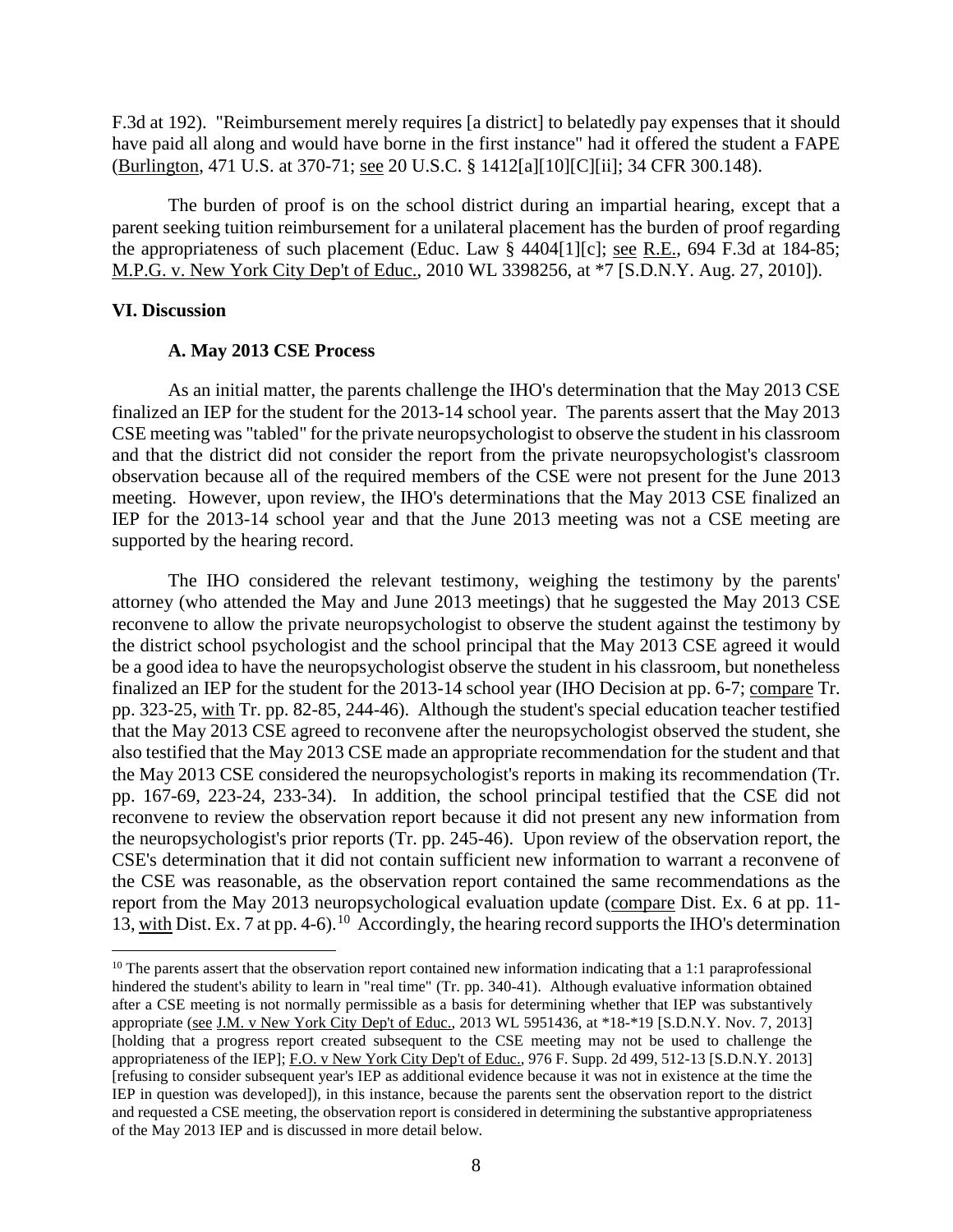that the May 2013 CSE finalized an IEP for the student and the IHO was correct to analyze the appropriateness of the recommended program based on the May 2013 IEP (Dist. Ex. 1).

Additionally, while the parents may be correct in alleging that the district committed a procedural violation by failing to provide them with prior written notice of its decision not to convene a CSE meeting in June 2013, under the circumstances presented here, the district's failure to comply with procedural requirements did not deprive the student of educational benefits or significantly impede the parents' opportunity to participate in the decision-making process regarding the provision of a FAPE to the student (see 20 U.S.C. §1415[f][3][E][ii]; 34 CFR 300.513[a][2]; 8 NYCRR 200.5[j][4][ii]). In a guidance letter the United States Department of Education indicated that parents may request a CSE meeting at any time and that if the district determines not to grant the request, it must provide the parents with written notice of its refusal, "including an explanation of why the [district] has determined that conducting the meeting is not necessary to ensure the provision of FAPE to the student" (Letter to Anonymous, 112 LRP 52263 [OSEP 2012]; see 34 CFR 300.503; 8 NYCRR 200.5[a]). Counsel for the parents was in communication with the school principal prior to the June 2013 meeting and was advised that the participants in the meeting would be the school principal, the district school psychologist, and the network liason (Parent Ex. L at pp. 2-3). While counsel for the parents testified that during the June 2013 meeting he requested the presence of the student's teachers and service providers, there is no indication in the hearing record that the parents' attorney requested their presence prior to the meeting or responded to the district's e-mail listing the meeting participants (Tr. pp. 338-39; Parent Ex. L at pp. 2-3). After the June 2013 meeting, the parents requested a reconvene of the CSE by letter dated July 1, 2013 (Parent Ex. G at p. 3). In response the district advised the parents that a reconvene could not be held until late August or early September because the student's teachers were not available during the summer; however, the parents rejected the district's offered program and indicated their intention to enroll the student at Churchill at public expense by letter dated August 23, 2012 and a reconvene of the CSE never took place (Tr. pp. 249-50; Parent Exs. A; L). The student's mother testified that the purpose of the request for a reconvene in the parents' July 1, 2013 letter was to have the CSE reconsider the same concerns from the prior meetings and that they did not have any new information (Tr. pp. 477-79).

As a corollary to the parents' arguments addressed above regarding whether the June 2013 meeting was a CSE meeting and whether the CSE was able to consider the neuropsychologist's observation report, the parents also argue that the CSE did not "duly" consider the neuropsychologist's January 2013 and May 2013 evaluation reports and did not consider placing the student in a "full-time special education program" as recommended by the neuropsychologist. A CSE must consider privately-obtained evaluations, provided that such evaluations meet the district's criteria, in any decision made with respect to the provision of a FAPE to a student (34 CFR 300.502[c]; 8 NYCRR 200.5[g][1][vi]). However, "consideration" does not require substantive discussion, that every member of the CSE read the document, or that the CSE accord the private evaluation any particular weight (T.S. v. Bd. of Educ., 10 F.3d 87, 89-90 [2d Cir. 1993]; G.D. v. Westmoreland Sch. Dist., 930 F.2d 942, 947 [1st Cir. 1991]; see Michael P. v. Dep't of Educ., 656 F.3d 1057, 1066 n.9 [9th Cir. 2011]; K.E. v. Indep. Sch. Dist. No. 15, 647 F.3d 795, 805-06 [8th Cir. 2011]; Evans v. Dist. No. 17, 841 F.2d 824, 830 [8th Cir. 1988]; James D. v. Bd. of Educ., 642 F. Supp. 2d 804, 818 [N.D. Ill. 2009]). Moreover, the IDEA "does not require an IEP to adopt the particular recommendation of an expert; it only requires that that recommendation be considered in developing the IEP" (J.C.S. v. Blind Brook-Rye Union Free Sch. Dist., 2013 WL 3975942, at \*11 [E.D.N.Y. Aug. 5, 2013]; Watson v. Kingston City Sch. Dist., 325 F.Supp.2d 141,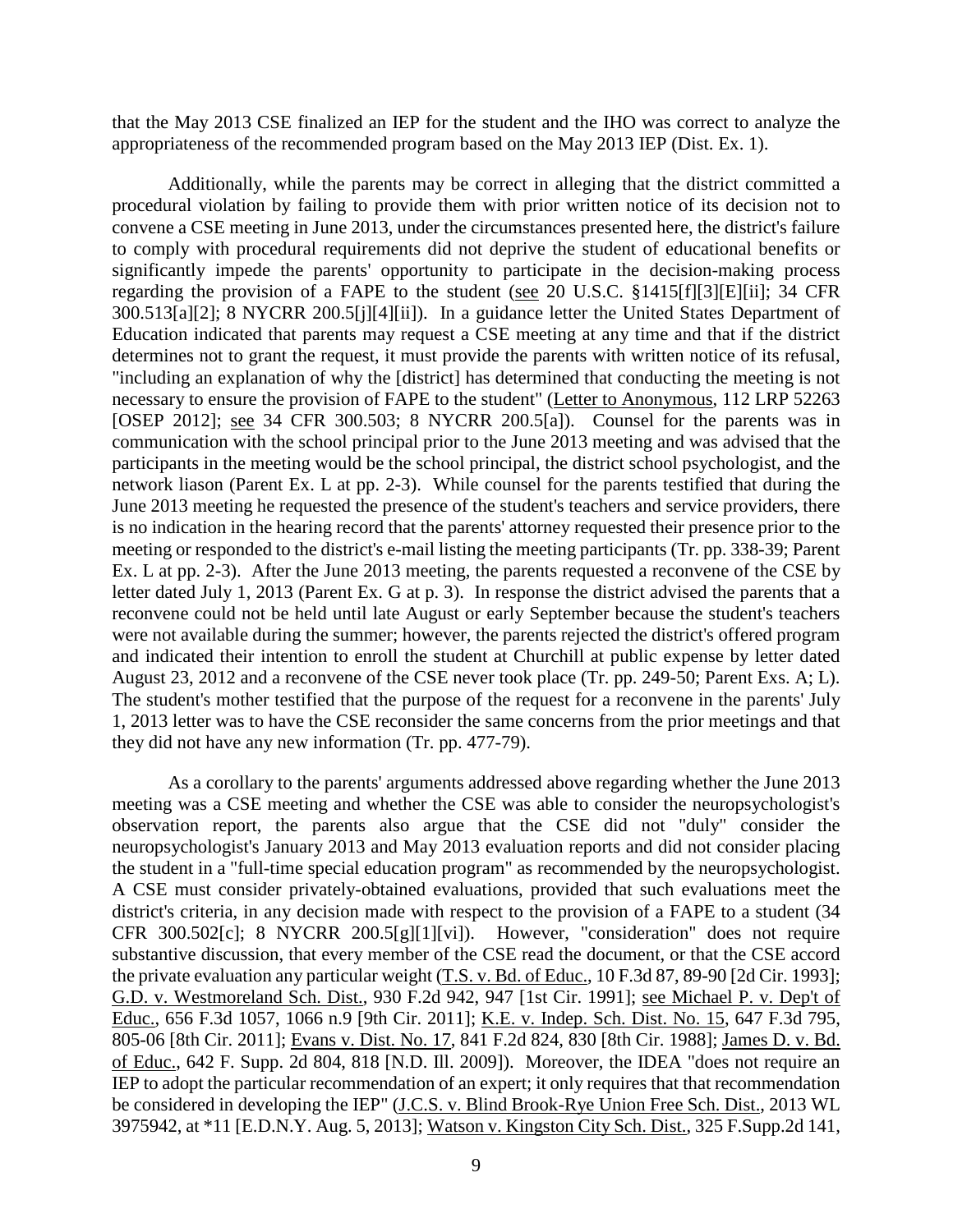145 [N.D.N.Y. 2004] [holding that a CSE's recommendation is not necessarily rendered inappropriate by "[t]he mere fact that a separately hired expert has recommended different programming"], aff'd, 142 Fed. App'x 9, 2005 WL 1791553 [2d Cir. July 25, 2005]; see T.G. v. New York City Dep't of Educ., 2013 WL 5178300, at \*18 [S.D.N.Y. Sept. 16, 2013]; E.S. v. Katonah-Lewisboro Sch. Dist., 742 F.Supp.2d 417, 436 [S.D.N.Y. 2010]).

 The neuropsychologist participated in the May 2013 CSE meeting via telephone (Tr. pp. 231, 320-21, 440, 514-15).<sup>11</sup> The CSE reviewed the neuropsychologist's January 2013 and May 2013 evaluation reports (Tr. p. 321). The parent testified that during the meeting, the neuropsychologist explained her reports, but was interrupted by the school principal, who believed the May 2013 report was inaccurate (Tr. pp. 440-41). The school principal also testified that at the time of the May 2013 CSE meeting she believed the May 2013 evaluation was performed within too short a time period from the January 2013 evaluation; however, during the hearing she acknowledged that the testing was conducted within an appropriate time period (Tr. pp. 264, 268- 69). The district school psychologist testified that she believed the evaluation reports were "very thorough," that she agreed with some of the recommendations, and that she held the testing from the May 2013 evaluation "in a little less regard" because she believed the testing was performed too close to the January 2013 evaluation (Tr. pp. 30-31).

Based on the contentious nature of the May and June 2013 meetings and the district personnel's dismissal of the testing results from the May 2013 neuropsychological evaluation (Tr. pp. 30-31, 264, 321-22, 440-41), I can appreciate the parents' concerns that the CSE did not "duly" consider the recommendations of the private neuropsychologist. However, regardless of whether the May 2013 CSE accepted the testing results from the May 2013 neuropsychological report, the hearing record supports the IHO's determination that the CSE sufficiently considered the opinion of the neuropsychologist and the recommendations contained within her reports (IHO Decision at pp. 11-13). Specifically, while the May 2013 CSE did not adopt all of the recommendations contained in the neuropsychological evaluation reports, the CSE did adopt some of the private neuropsychologist's recommendations (Dist. Exs. 5 at pp. 26-27; 6 at pp. 11-13; compare Dist. Ex. 1 at pp. 7-8, with Parent Ex. J at p. 5).<sup>12</sup> In particular, the May 2013 CSE made changes intended to address the neuropsychologist's recommendations that the student receive intervention by a reading specialist and "an increase in one on one language therapy" (Dist. Exs. 5 at p. 26; 6 at p. 11). Additionally, while the parents allege that the May 2013 CSE did not consider placement options other than an ICT class, both the parents and counsel for the parents testified that the CSE discussed 12:1 and 12:1+1 programs (Tr. pp. 323, 345, 441, 475).

Under these circumstances, I agree with the IHO's determination that the May 2013 CSE considered the parents' private evaluation reports to the extent required, although perhaps not to the extent that the parents would have preferred (see C.L.K. v. Arlington Sch. Dist., 2013 WL 6818376, at \*10 [S.D.N.Y. Dec. 23, 2013] [a CSE is not required to follow all of the

<sup>&</sup>lt;sup>11</sup> The neuropsychologist's name does not appear on the sign in sheet for the May 2013 CSE meeting (Dist. Ex. 1 at p. 13). The neuropsychologist also participated in the June 2013 meeting via telephone (Tr. pp. 344, 517).

<sup>&</sup>lt;sup>12</sup> The recommendations in the January and May 2013 reports are almost identical except the January 2013 report indicated the student would have required "full time placement in a specialized program" if he did "not make adequate academic progress" during the remainder of the 2012-13 school year, whereas the May 2013 report indicated the student required "full time placement in a small, specialized program" and included recommended testing accommodations (compare Dist. Ex. 5 at pp. 26-27, with Dist. Ex. 6 at pp. 11-13).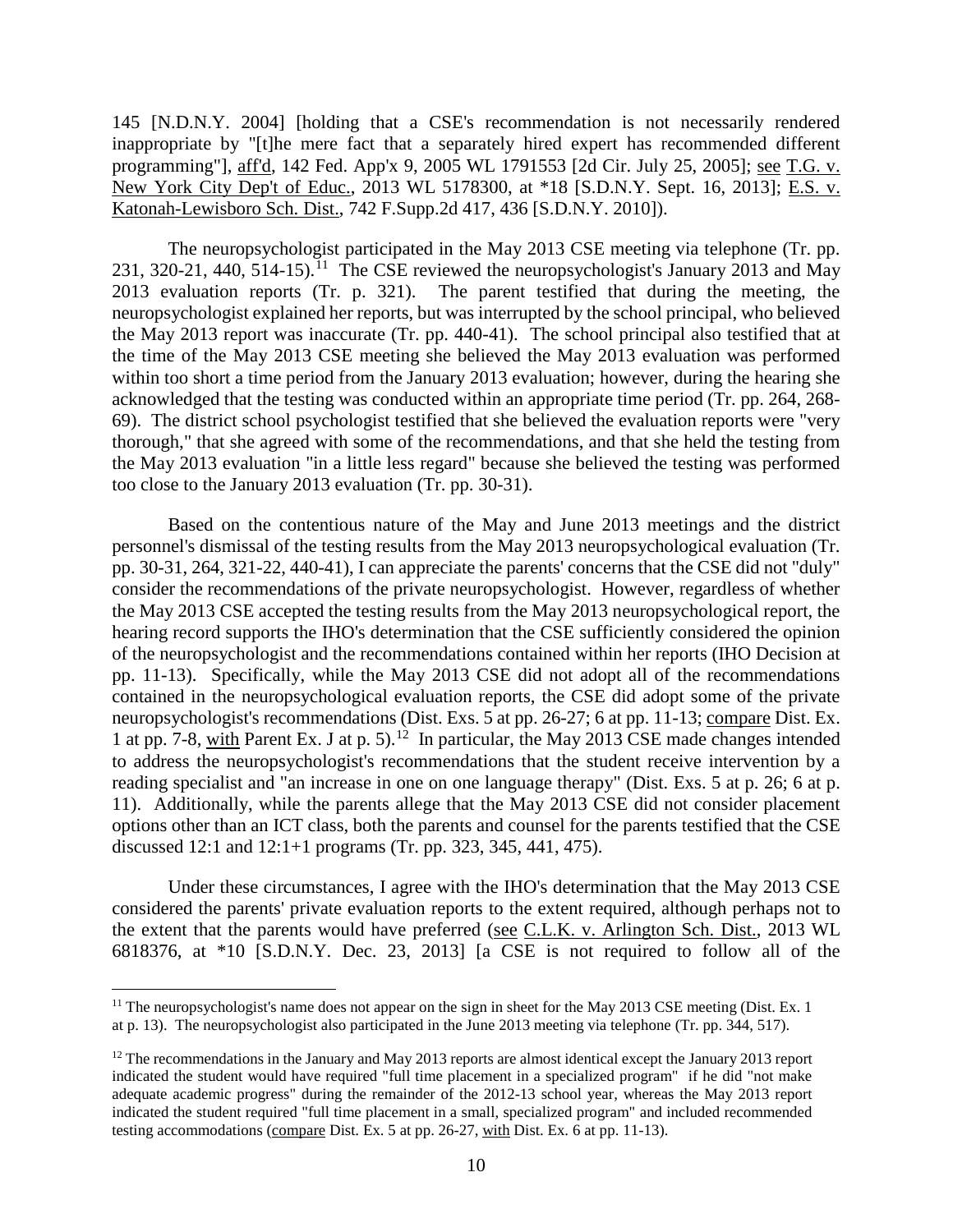recommendations contained in a private evaluation]). Although school districts must provide an opportunity for parents to participate in the development of their child's IEP, mere parental disagreement with a school district's proposed IEP and placement recommendation does not amount to a denial of meaningful participation (see P.K. v. Bedford Cent. Sch. Dist., 569 F. Supp. 2d 371, 383 [S.D.N.Y. 2008] [noting that a disagreement between the parents and the district does not mean that the parents were denied the opportunity to participate or that the outcome of the CSE meeting was predetermined]; Sch. for Language & Communication Dev. v. New York State Dep't of Educ., 2006 WL 2792754, at \*7 [E.D.N.Y. Sept. 26, 2006] [finding that "[m]eaningful participation does not require deferral to parent choice"]; Paolella v. Dist. of Columbia, 2006 WL 3697318, at \*1 [D.C. Cir. Dec. 6, 2006]).<sup>13</sup>

# **B. May 2013 IEP**

 $\overline{a}$ 

#### **1. Progress in District**

At the core of the parents' concerns regarding the May 2013 IEP is the parents' contention that the student did not make progress with ICT services in kindergarten during the 2012-13 school year, rendering it inappropriate for the May 2013 CSE to recommend ICT services for the student for the 2013-14 school year. However, consistent with the IHO's findings, the hearing record demonstrates that the student made educational progress during the 2012-13 school year and that the May 2013 CSE appropriately considered the student's progress in developing the student's IEP for the 2013-14 school year. A student's progress under a prior IEP is a relevant area of inquiry for purposes of determining whether an IEP has been appropriately developed, particularly if the parents express concern with respect to the student's rate of progress (see H.C. v. Katonah-Lewisboro Union Free Sch. Dist., 528 Fed. App'x 64, 66-67 [2d Cir. 2013]; Adrianne D. v. Lakeland Cent. Sch. Dist., 686 F. Supp. 2d 361, 368 [S.D.N.Y. 2010]; M.C. v. Rye Neck Union Free Sch. Dist., 2008 WL 4449338, \*14-\*16 [S.D.N.Y. Sept. 29, 2008]; see also "Guide to Quality Individualized Education Program (IEP) Development and Implementation," Office of Special Educ. Mem. [Dec. 2010], at p. 18, available at http://www.p12.nysed.gov/specialed/ publications/iepguidance/IEPguideDec2010.pdf). The fact that a student has not made progress under a particular IEP does not automatically render that IEP inappropriate, nor does the fact that an IEP offered in a subsequent school year which is the same or similar to a prior IEP render it inappropriate, provided it is based upon consideration of the student's current needs at the time the IEP is formulated (see Thompson R2–J Sch. Dist. v. Luke P., 540 F.3d 1143, 1153-54 [10th Cir. 2008]; Carlisle Area Sch. Dist. v. Scott P., 62 F.3d 520, 530 [3d Cir. 1995]; S.H. v. Eastchester Union Free Sch. Dist., 2011 WL 6108523, at \*10 [S.D.N.Y. Dec. 8, 2011]; D.D-S. v. Southold Union Free Sch. Dist., 2011 WL 3919040, at \*12 [E.D.N.Y. Sept. 2, 2011], aff'd, 506 Fed. App'x 80 [2d Cir. 2012]; J.G. v. Kiryas Joel Union Free Sch. Dist., 777 F. Supp. 2d 606, 650 [S.D.N.Y. 2011]). Conversely, "if a student had failed to make any progress under an IEP in one year," at least one court has been "hard pressed" to understand how the subsequent year's IEP could be

<sup>&</sup>lt;sup>13</sup> The IDEA, rather than requiring parental consent to an IEP, "'only requires that the parents have an opportunity to participate in the drafting process'" (D.D-S. v. Southold Union Free Sch. Dist., 2011 WL 3919040, at \*11 [E.D.N.Y. Sept. 2, 2011], quoting A.E. v. Westport Bd. of Educ., 463 F. Supp. 2d 208, 216 [D. Conn. 2006]; see E.F., 2013 WL 4495676, at \*17 [noting that "as long as the parents are listened to," the right to participate in the development of the IEP is not impeded, "even if the [district] ultimately decides not to follow the parents' suggestions"]; see also T.Y. v. New York City Dep't of Educ., 584 F.3d 412, 420 [2d Cir. 2009] [noting that the IDEA gives parents the right to participate in the development of their child's IEP, not a veto power over those aspects of the IEP with which they do not agree]).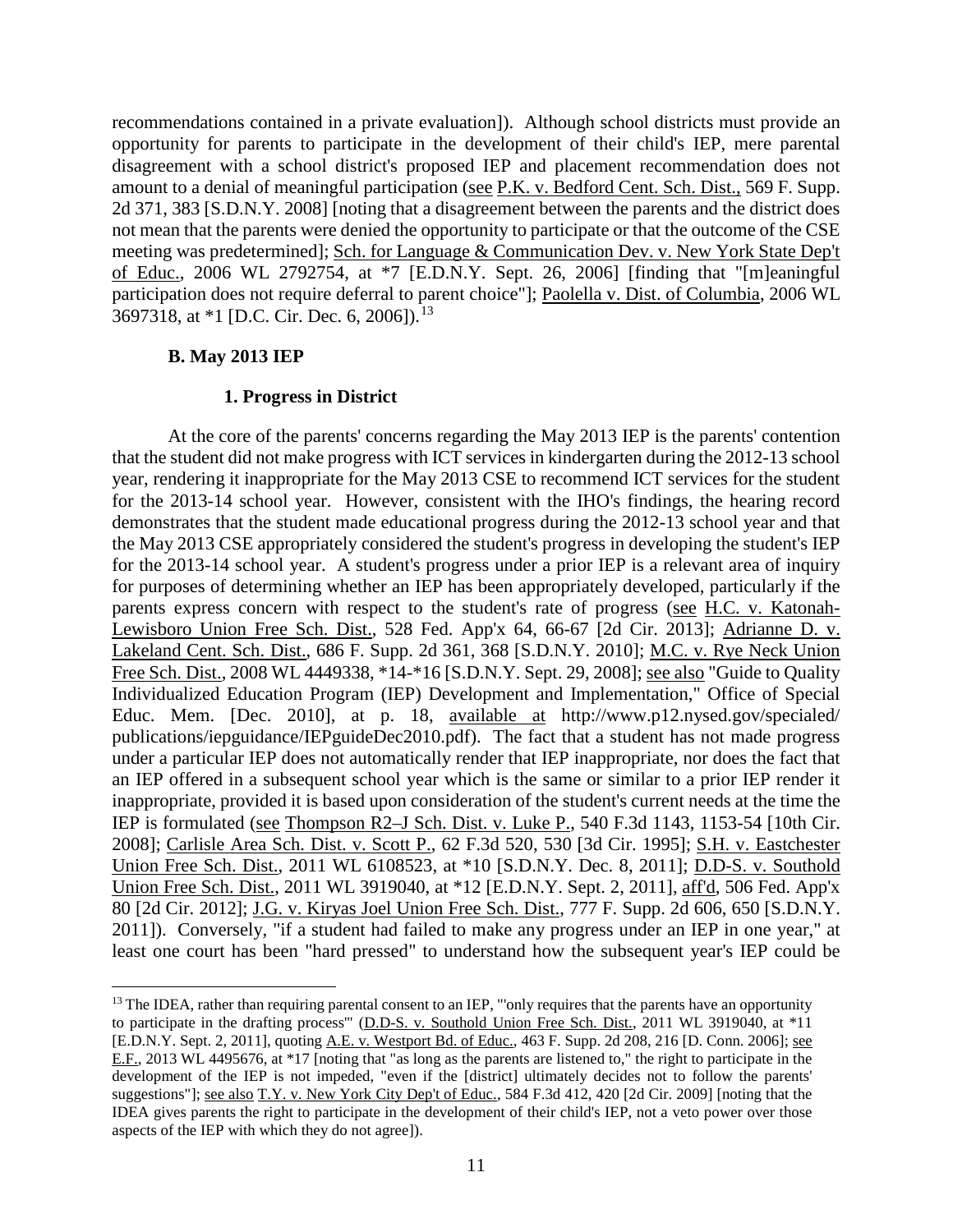appropriate if it was simply a copy of the IEP which failed to produce any gains in a prior year (Carlisle Area Sch. Dist., 62 F.3d at 534 [noting, however, that the two IEPs at issue in the case were not identical as the parents contended]).

The student's special education teacher testified that the student needed less support towards the end of the 2012-13 school year and made meaningful and appropriate progress, particularly in light of his difficulties with decoding and receptive/expressive language (Tr. pp. 140-41, 149, 157-58). She further testified that from the beginning of the school year up to June 2013, the student progressed at a "steady rate of progress" that was in line with some of the other students in the class (Tr. p. 133). Significantly, the private neuropsychologist acknowledged that the student made "individual progress" during the 2012-13 school year (Tr. p. 552). However, she believed that the student's progress was not sufficient because the student did not make progress in relation to his peers (id.).

 The parents' main concern regarding the student's progress in the district focused on the student's reading level at the end of the 2012-13 school year (Tr. pp. 424-25, 430-31, 440-41, 536- 37). The student's reading level was assessed beginning in December 2012 or January 2013 at levels "A" and "B," indicating that he relied primarily on picture support rather than words (Tr. p. 134; Dist. Ex. C at pp. 2-3).<sup>14</sup> The student's special education teacher testified that by June 2013, the student tested at level "C" and began to focus more on words and word patterns rather than on picture support (Tr. pp. 134-35).<sup>15</sup> She also testified that in order to meet standards, students must be reading at level "D" by the end of kindergarten (Tr. p. 135; see Parent Ex. C).<sup>16</sup>

Although the student was not at grade level standards by the end of kindergarten, the student did advance at least one reading level and made notable progress in developing reading skills during the 2012-13 school year (Dist. Ex. 3 at pp. 2-3,  $8-10$ ).<sup>17</sup> The student's special education teacher testified that in September 2012, the student's phonemic awareness was at a minimum level, whereby he knew approximately 18 uppercase and lowercase letters (Tr. p. 134; Dist. Ex. 3 at p. 9). By the end of the school year, the student knew all 26 uppercase and lowercase letters (id.). In September 2012, the student knew approximately seven out of 26 sounds, and had four sight words (Tr. p. 134). By the end of the same school year, the student knew all 26 letter sounds and knew 25 out of 35 sight words (Tr. pp. 134, 138-39).<sup>18</sup> In "Words Their Way," a phonics program that incorporates scaffolding and was used in the student's kindergarten class, the student started off in "early alphabet" (letters and sounds in isolation) and progressed to "within

 $14$  As the letters of the reading levels move upward in the alphabet (from A to Z), the books become more complex and picture and word pattern support decreases (Tr. p. 135; see Parent Ex. K at p. 1).

<sup>&</sup>lt;sup>15</sup> The student moved up to reading at a level "C" in March 2013 and remained at a level "C" through the end of the school year (Dist. Ex. 3 at pp. 2-3).

<sup>&</sup>lt;sup>16</sup> A letter from the district indicates that during the first marking period in the first grade students need to be reading at a level "F/G" in order to meet standards (Parent Ex. K at p. 1). However, the student's special education teacher explained that it must have been an error as the benchmark standard for the end of kindergarten is a level "D/E" (Tr. p. 208; Dist. Ex. 3 at p. 1).

<sup>&</sup>lt;sup>17</sup> The student's kindergarten progress reports indicate that he mastered one out of five reading skills and partially mastered the remaining four (Parent Exs. E at p. 1; H at p. 1; I at p. 1).

<sup>&</sup>lt;sup>18</sup> The special education teacher testified that knowing 25 out of 35 sight words by the end of the school year was standard (Tr. p. 134).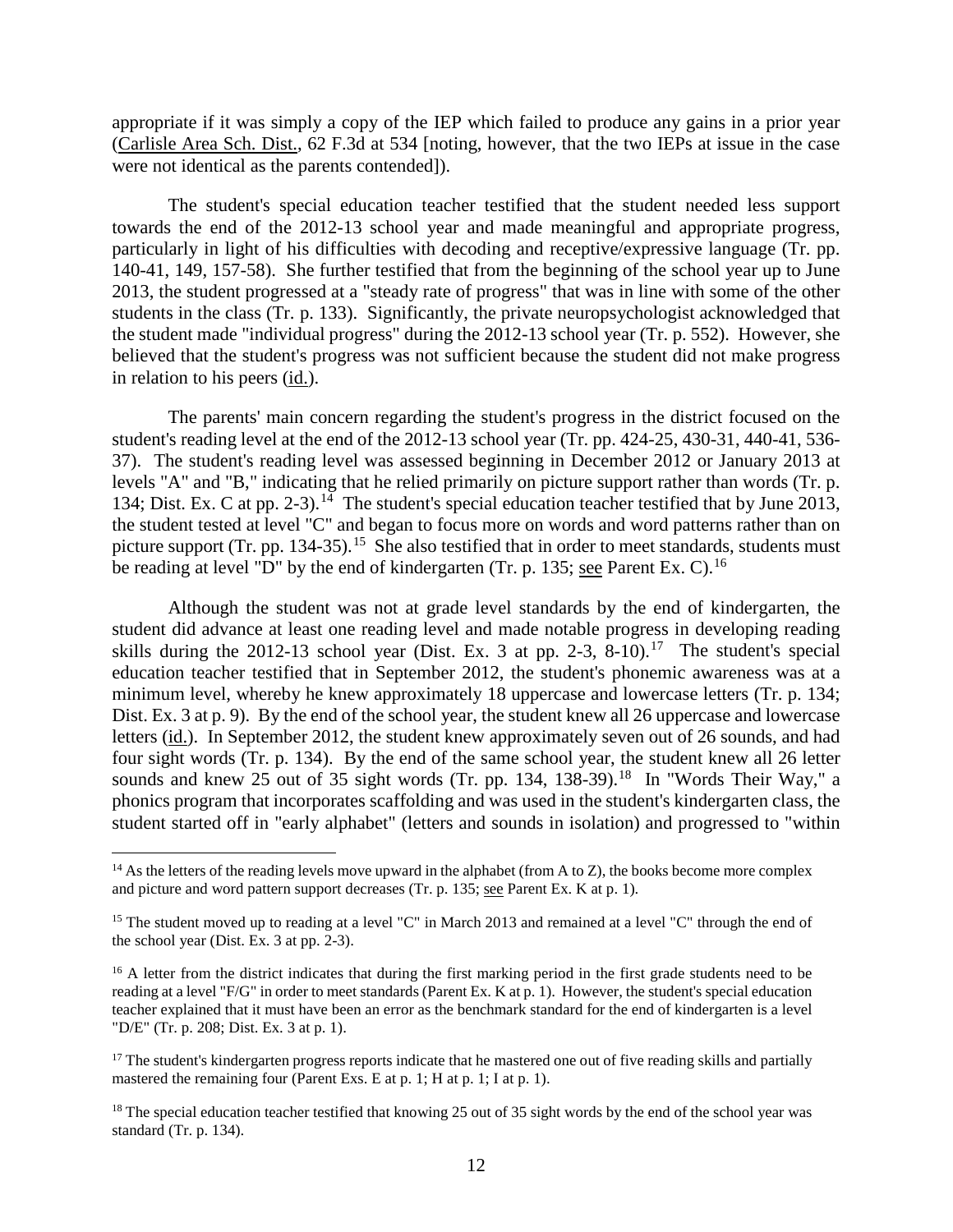word patterns" (blending sounds within a word) (Tr. pp. 134, 136). The student's progress in ELA is also indicated in a comparison of the January 2013 and May 2013 neuropsychological reports, as the student moved from not being able to attempt to decode or encode any words to being unable to decode or encode "unfamiliar words" and developed a few sight words and spelling words (compare Dist. Ex. 5 at p. 22, with Dist. Ex. 6 at p. 10).

Specific to the student's ability to read words or to answer questions, the special education teacher indicated that at the beginning of the 2012-13 school year the student had difficulty sustaining attention, but with constant redirection by the end of the school year the student required only minimal support (Tr. p. 137). At the beginning of the school year, the student "needed a lot of prompting and support with verbal skills" but by the end of the school year, prompts and supports were provided on an as-needed basis (id.). At the beginning of the school year the student was unable to answer simple direct and inferential questions related to text, whereas at the end of the year the student was able to do so (Tr. p. 138).

 The student also made academic progress in mathematics and writing (Tr. pp. 139-41). At the time of the May 2013 CSE meeting, the hearing record indicates that the student was working around grade level in mathematics (Dist. Ex. 6 at p. 8; Parent Ex. H at p. 5). At the beginning of the school year, the student was unable to count past 20, whereas by the end of the school year he was able to count to 69 or 70 (Tr. p. 139). Initially, the student was unable to answer problem solving questions, but by the end of the 2012-13 school year, he was able to answer problem solving questions related to addition and subtraction (Tr. pp. 139-40). The student also ended the school year requiring less support in understanding operational signs for addition and subtraction (id.). In writing, the student's report cards indicated that he mastered one out of four writing skills and partially mastered the remaining three (Parent Exs. E at p. 1; H at p. 1; I at p. 1). The special education teacher testified that at the beginning of the 2012-13 school year the student's writing was difficult to read and was limited to pictures and letter strands (Tr. p. 141). However, by the end of the school year, the student displayed improvement, in that in addition to pictures, he was able to write simple sentences and his writing was more clear and legible (id.).

A comparison of standardized test results from the January 2013 neuropsychological evaluation with standardized testing conducted four months later in May 2013 reveal that the student performed worse in oral expression, made no progress in listening comprehension, and made approximately one month's progress in early reading skills (Tr. pp. 508-9; see Dist. Exs. 5 at p. 1; 6 at p. 1). However, I note that the hearing record did not account for the standardized procedures in which standardized testing must be administered, as opposed to the differentiated use of effective teaching strategies (i.e., repetition of instructions, shown an example, praise, positive reinforcement, and redirection) included in the student's IEP for the 2012-13 school year, that accommodated and supported his learning and progress in the kindergarten classroom (see Parent Ex. J at p. 1).

With regard to related services, the May 2013 IEP specified the student's progress in speech-language therapy, OT, and PT between September 2012 and the time of the May 2013 CSE meeting (Dist. Ex. 1 at pp. 2-3). The May 2013 IEP indicates the student made significant improvements in articulation and speech intelligibility, phonological processing skills, social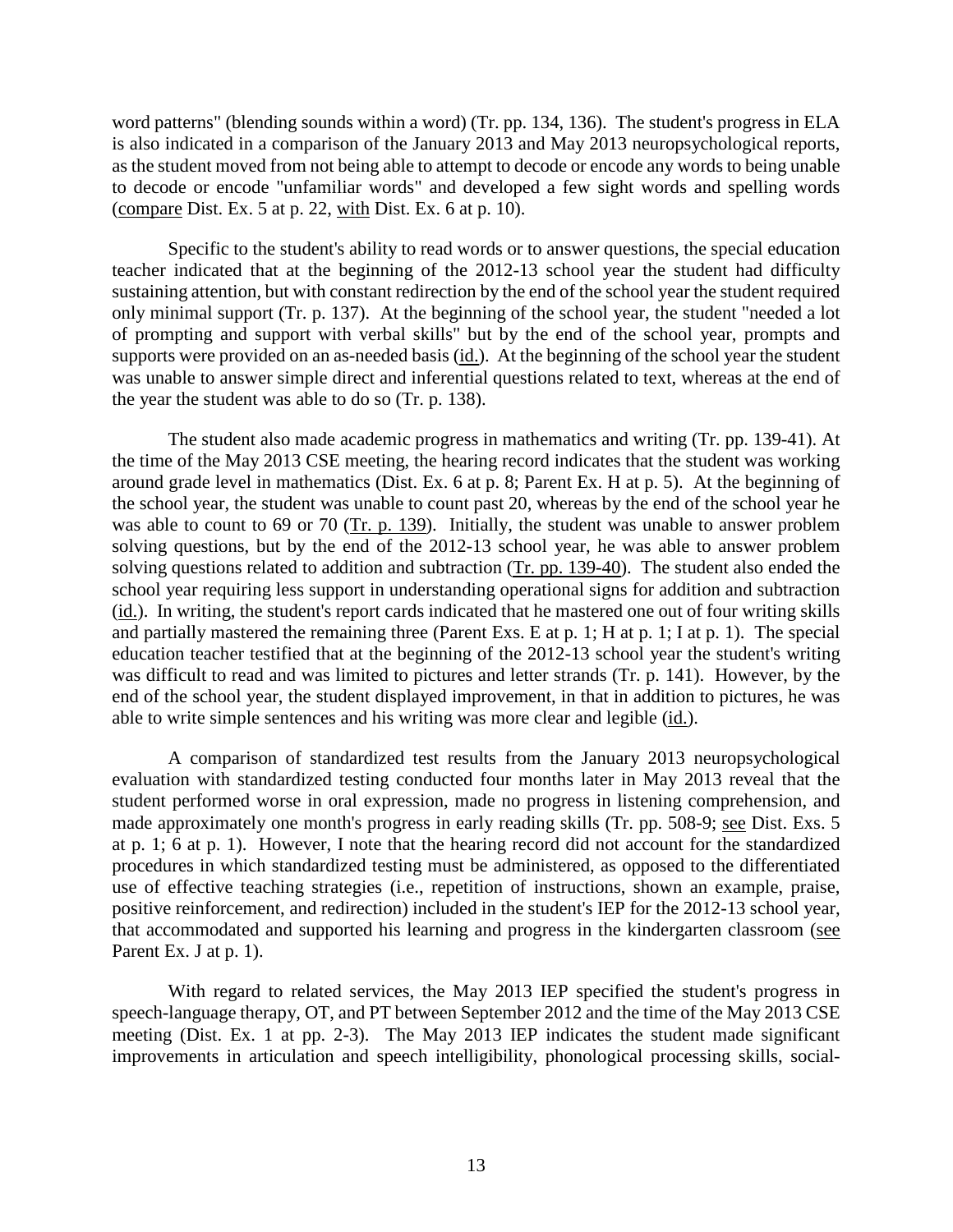emotional development, conversational skills, attention, controlling his emotions, self-organizing materials while completing a task, and in answering wh-questions (Dist. Ex. 1 at p. 2).<sup>19</sup>

While the hearing record demonstrates that the student's overall academic achievement in reading did not meet grade level standards for a student his age, it also documents progress, consistent with his identification as a student with a disability, albeit somewhat less than what might have been expected in light of his cognitive abilities (see Dist. Exs. 1 at pp. 1-4; 3 at pp. 2- 3, 8-10; 5; 6; Parent Exs. E; H; I). Accordingly, the hearing record supports the IHO's finding that the student progressed in the district with the support of ICT services, even though the student was not catching up to his same age peers, and it was appropriate for the May 2013 CSE to consider the student's progress in a general education class with the support of ICT services in developing the student's IEP for the 2013-14 school year (see H.C., 528 Fed. App'x at 66-67 [noting that a student's progress should not be compared to the progress made by the student's nondisabled peers], quoting Mrs. B, 103 F.3d at 1121).

#### **2. ICT and Related Services**

 $\overline{a}$ 

 In addition to supporting the IHO's finding that the student made progress while attending a public school placement during the 2012-13 school year, the hearing record also supports the IHO's determination that the recommendation for a general education class with ICT services, a 1:1 paraprofessional, SETSS, and related services was reasonably calculated to provide the student with educational benefits.

The school psychologist testified that she disagreed with the neuropsychologist's recommendation for a smaller self-contained class because the student was functioning well with the support of ICT services (Tr. p. 33). The student's special education teacher testified that part of the reason the May 2013 IEP was appropriate was because ICT services would have allowed the student to be educated in his least restrictive environment (Tr. p. 167-68). The district school psychologist described an ICT class as "a general education class with a special ed component" (Tr. p. 45).<sup>20</sup> She explained that the general education and special education teachers in a classroom providing ICT services work as a team, that the general education teacher teaches the lesson to the whole class, and that the special education teacher works with the special education students "to clarify or simplify [the] lesson" and to differentiate it for each student (id.).

The private neuropsychologist testified that she did not believe ICT services were appropriate because in his current ICT class the student "couldn't process the language in real time" (Tr. p. 519). She testified that during her observation of the student, the student needed a paraprofessional to break down and repeat the lesson and that the repetition kept the student at a

 $19$  In OT, the student achieved several goals and showed improvement in his handwriting skills (Dist. Ex. 1 at p. 3). As the student was fully negotiating and participating in the school environment, he "graduated" from PT at the end of the 2012-13 school year (id.).

<sup>&</sup>lt;sup>20</sup> State regulations define ICT services as "the provision of specially designed instruction and academic instruction provided to a group of students with disabilities and nondisabled students" (8 NYCRR 200.6[g]). An ICT class "shall minimally include a special education teacher and a general education teacher" and the maximum number of students with disabilities in such a class "shall not exceed 12 students" (8 NYCRR 200.6[g][1], [2]).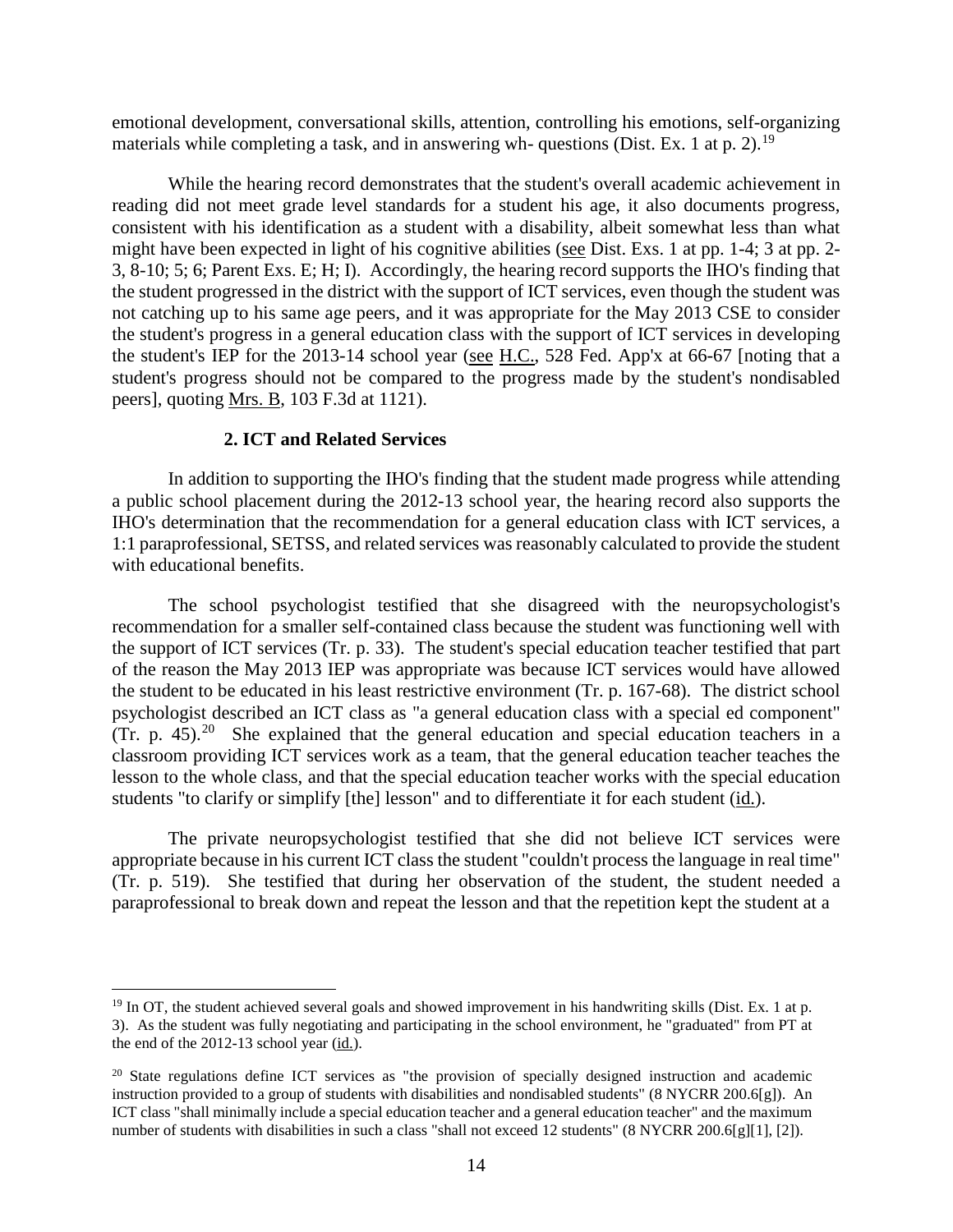slower pace than the rest of the general education class (Tr. pp. 516-17).<sup>21</sup> However, upon review, the neuropsychologist's classroom observation actually supports the appropriateness of the recommended program (see Dist. Ex. 7). In the observation report, the private neuropsychologist described how the class flowed from one activity to the next, as well as how the teachers and paraprofessional guided the students through routines and tasks (Dist. Ex. 7 at pp. 2-3). The report detailed the supports provided to the student and the rest of the class (id.). In particular, the class utilized a multi-sensory approach (verbal instruction followed by visual presentations) and the student's paraprofessional provided simplified language, clarification of materials, and attentional support (id.). The report indicated that the student participated in the lesson and the neuropsychologist noted that with the provided supports the student was able to comply with task demands (id.). Although the neuropsychologist also stated that the "intensive level of support [in the classroom] . . . hampers [the student's] ability to learn in 'real time' as he is consistently being provided with a simplified explanation of material that has just been presented" (id. at p. 3), she did not modify her assessment of the student's needs as a result of her classroom observation, and the observation report merely reiterates the recommendations from her prior January 2013 and May 2013 assessments of the student (see Dist. Exs. 5 at pp. 26-27; 6 at pp. 11-13; 7 at pp. 4-6).

The May 2013 IEP also reflected a variety of management strategies, which were consistent with the description of the student's class contained in the observation report and with many of the strategies recommended by the private neuropsychologist (Tr. pp. 184-89; Dist. Exs. 1 at pp. 1-4; 5 at pp. 26-27; 6 at pp. 11-12; 7 at pp. 2-4). The May 2013 IEP indicated that the student needed various types and amounts of support in the classroom, and was able to make progress with provided supports (i.e., reinforcement, reminders, positive praise, rewards, verbal cues) (Dist. Ex. 1 at p. 1). The May 2013 IEP also indicated that, academically, the student required teacher and paraprofessional support through positive praise and rewards, reinforcement, encouragement, redirection, and reminders ( $\underline{\text{id}}$  at pp. 1-2).<sup>22</sup> In speech-language therapy, the May 2013 IEP reflected that the student benefitted from minimal verbal and visual prompting and visual and verbal cues/directives (id. at p. 2). In OT, the May 2013 IEP noted the student required supervision and visual and/or verbal cues depending on the task (id. at p. 3). Specific to the recommended full-time 1:1 paraprofessional, testimony by the student's special education teacher indicated the student's 1:1 paraprofessional did not interfere with instruction or distract the student during the 2012-13 school year (Tr. p. 174). The special education teacher testified that the May 2013 CSE discussed "at length" how the 1:1 paraprofessional would support the student while also pulling back "to see what [the student] was capable of doing independently" (Tr. p. 175).

Additionally, putting aside the student's progress in a general education class with the support of ICT services during the 2012-13 school year, the May 2013 CSE also made modifications to the student's program in an attempt to address the private neuropsychologist's concerns and the student's special education needs in the least restrictive environment (Tr. pp. 44-

 $21$  I note that breaking down and repeating lessons is in accord with the recommendations contained in the neuropsychologist's reports indicating that the student required "slowed, syntactically simplified presentation of language with repetition in order to comprehend classroom instructions" (Dist. Exs. 5 at p. 27; 6 at p. 11; 7 at p. 4).

 $^{22}$  Although the private neuropsychologist expressed concern—based on reports from the parents—regarding the potential for the student to experience anxiety in a general education setting (Tr. pp. 511, 519-20; Dist. Ex. 6 at pp. 9-10), the hearing record reflects that an ICT class was socially appropriate for the student in that the student was socially engaging, well-liked, and had friends (Dist. Exs. 1 at pp. 2-3; 5 at pp. 9-10, 24; 6 at pp. 2, 6).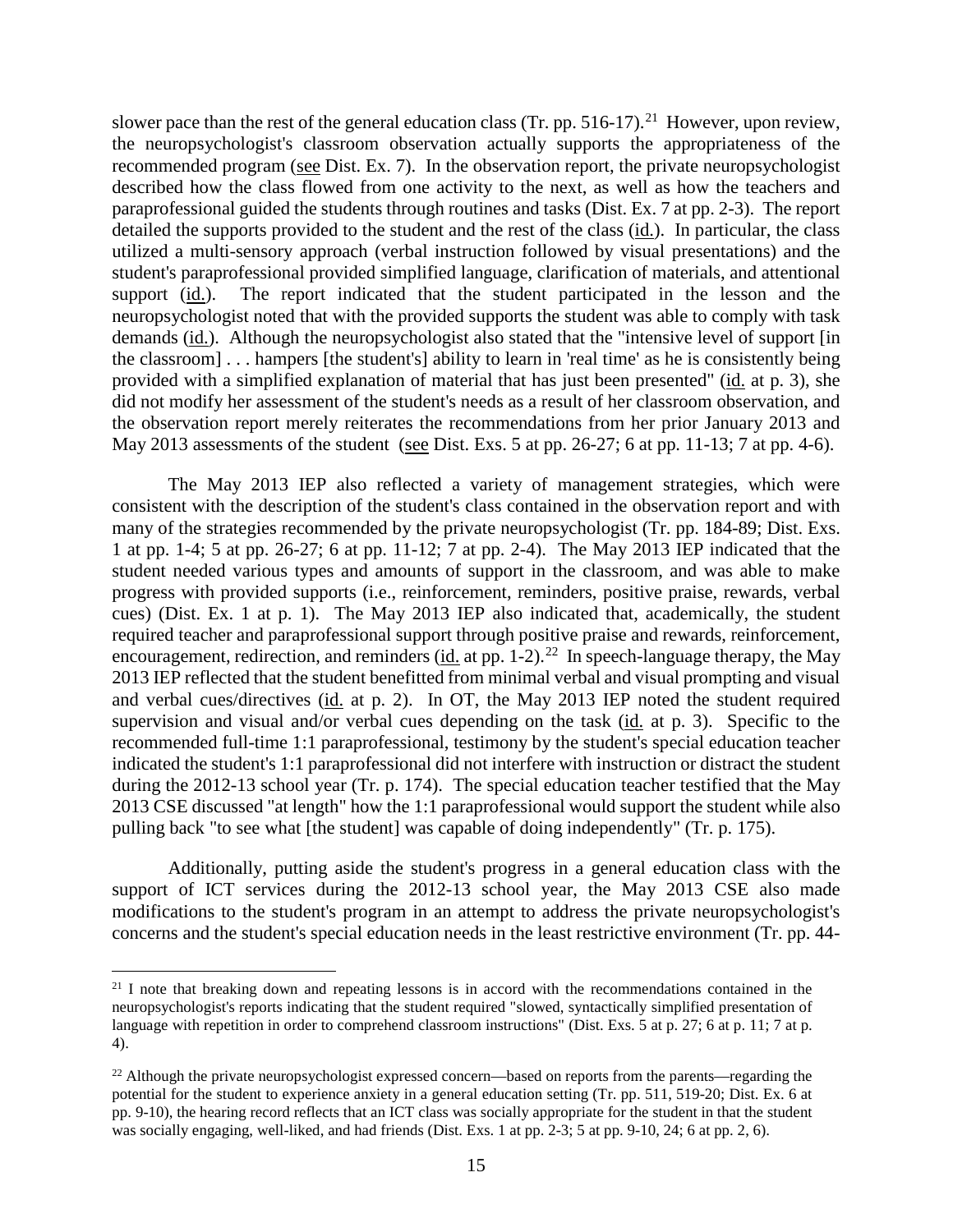45, 167-69). The private neuropsychologist indicated that in her discussions with the parents she suggested initiating an Orton-Gillingham based reading program and increasing the student's language interventions (Tr. p. 505; see Dist. Exs. 5 at p. 26; 6 at p. 11). Taking into account the recommendations for Orton-Gillingham based reading instruction, the May 2013 CSE recommended SETSS five times per week in order to provide the student with daily reading instruction (Dist. Ex. 1 at pp. 4, 11). The May 2013 IEP also indicated that SETSS would have incorporated "Fundations," which the school psychologist described as an Orton-Gillingham based program (Tr. pp. 44, 53-54; Dist. Ex. 1 at p. 4). Additionally, consistent with the neuropsychologist's recommendation to increase the student's 1:1 speech-language therapy, the May 2013 CSE changed the student's speech-language therapy services from two group sessions per week to two individual sessions per week and one group session (Dist Exs. 1 at p. 2; 5 at p. 26; 6 at p. 11; compare Dist. Ex. 1 at p. 8, with Parent Ex. J at p. 5). The individual sessions were intended to address the student's specific language delay, while the group session was intended to address his expressive and social pragmatic needs and his ability to follow multi-step directions in the presence of auditory distractors (Dist. Ex. 1 at p. 2).

In consideration of the above, the hearing record supports finding that the recommendations made by May 2013 CSE were reasonably calculated to provide the student with a FAPE for the 2013-14 school year, and that in its totality, the May 2013 IEP would have conferred an educational benefit to the student in the least restrictive environment.

#### **C. Assigned School Issues**

The parents assert on appeal that the assigned public school site would not have been able to implement the May 2013 IEP because the school did not offer ICT services at the frequencies called for in the student's IEP (Pet. ¶¶ 36-37). However, the parents did not raise this as an issue in their due process complaint notice (see Dist. Ex. 8). A party requesting an impartial hearing may not raise issues at the impartial hearing that were not raised in its due process complaint notice unless the other party agrees (20 U.S.C. § 1415[f][3][B]; 34 CFR 300.508[d][3][i], 300.511[d]; 8 NYCRR 200.5[j][1][ii]), or the original due process complaint is amended prior to the impartial hearing per permission given by the IHO at least five days prior to the impartial hearing (20 U.S.C. § 1415[c][2][E][i][II]; 34 CFR 300.508[d][3][ii]; 8 NYCRR 200.5[i][7][b]; B.M. v New York City Dep't of Educ., 2014 WL 2748756, at \*2 [2d Cir. 2014]; N.K. v. New York City Dep't of Educ., 961 F. Supp. 2d 577, 584-586 [S.D.N.Y. 2013]). Accordingly, the parents' claims related to the public school site which would have implemented the May 2013 IEP are outside of the scope of the impartial hearing. $^{23}$ 

Nevertheless, even if the parents had properly raised this claim, the parents cannot prevail for reasons similar to those set forth in other decisions issued by the Office of State Review regarding implementation claims (e.g., Application of the Dep't of Educ., Appeal No. 14-025; Application of a Student with a Disability, Appeal No. 13-237). The parents' claims regarding the frequency of the ICT services at the assigned public school site turn on how the May 2013 IEP would or would not have been implemented and, as it is undisputed that the student did not attend

<sup>&</sup>lt;sup>23</sup> Upon review of the hearing record, although the district presented a witness from the assigned public school site, the only reference to the frequency of the ICT services was during cross-examination over an objection from the district's attorney (Tr. pp. 257-28), which is insufficient to indicate that the district opened the door to the parents' allegations regarding implementation of ICT services (see B.M. v New York City Dep't of Educ., 569 Fed. App'x 57, 59 [2d Cir. 2014]; M.H. v. New York City Dep't of Educ., 685 F.3d 217, 249-50 [2d Cir. 2012]).